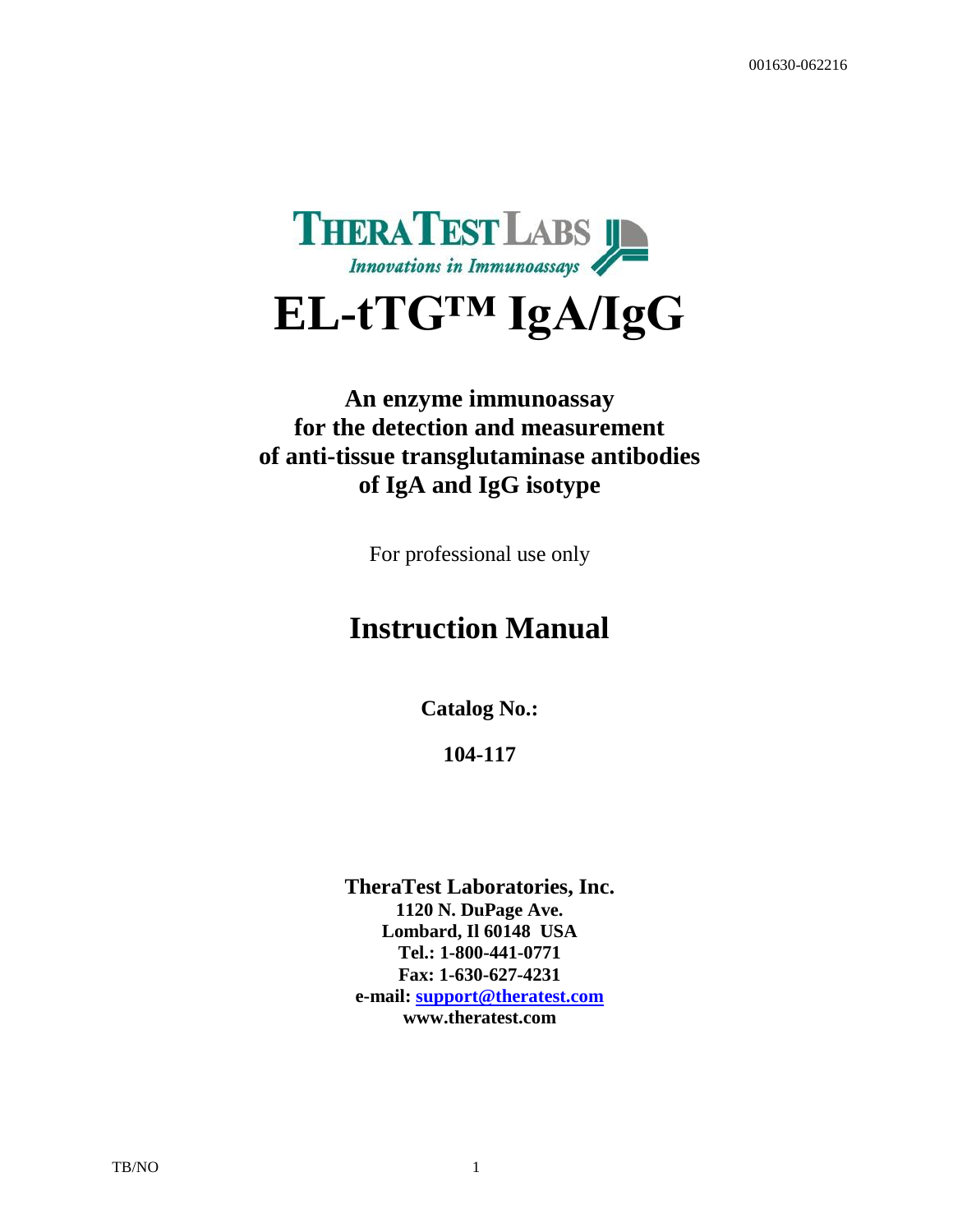### **TABLE OF CONTENTS**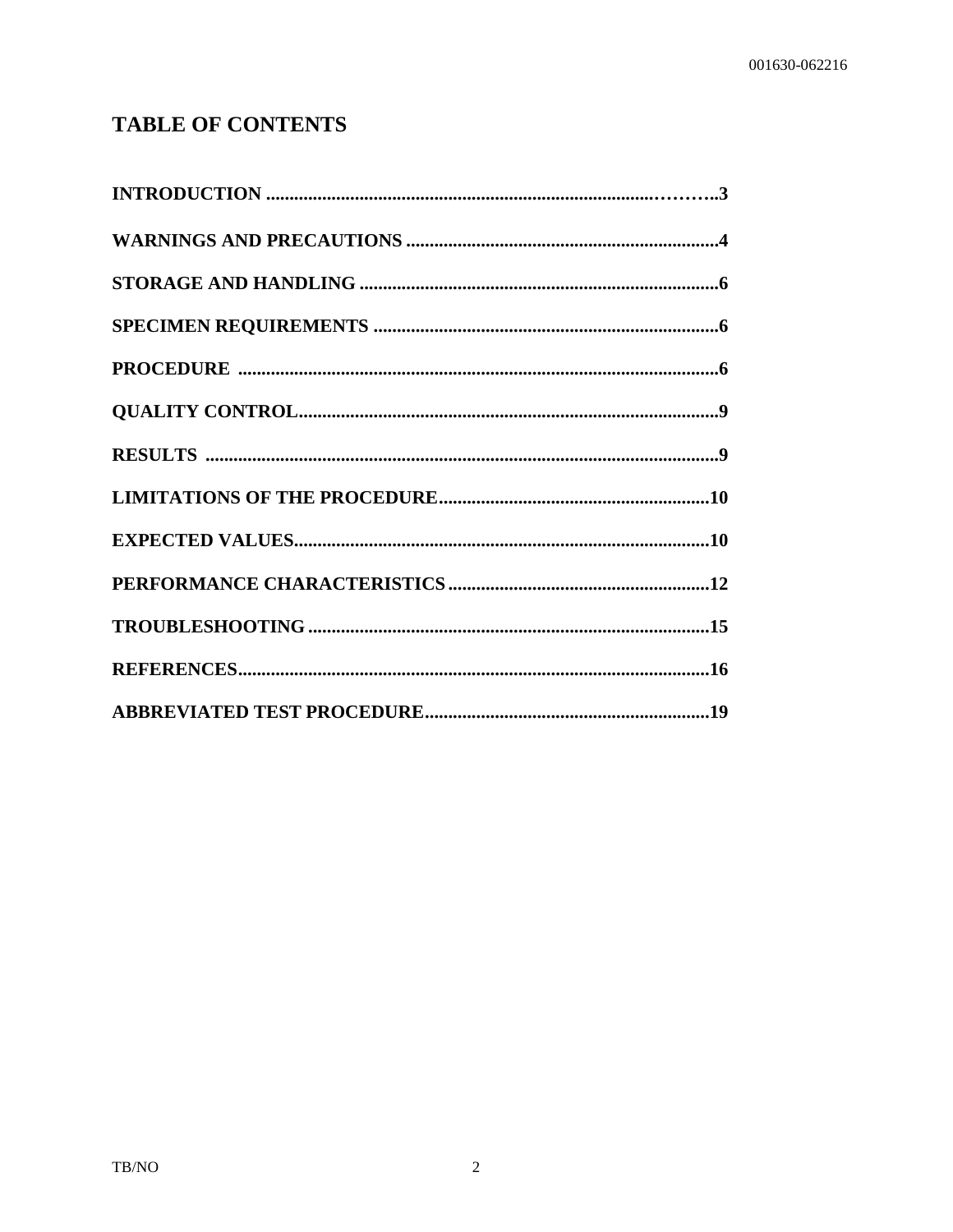#### **INTRODUCTION**

**Name: EL-tTG™ IgA/IgG**



#### **Intended use:**

The **TheraTest EL-tTG™ IgA/IgG and TheraTest EL-GLIA™ IgA/IgG Kits** are enzymelinked immunosorbent assay (ELISA) test systems for the semi-quantitative measurement of IgA and IgG anti-tissue transglutaminase (tTG) and anti-gliadin antibodies in human serum. Detection and semi-quantitation of these antibodies is intended to aid the diagnosis of patients with gluten sensitive enteropathies: celiac disease and dermatitis herpetiformis, in conjunction with other clinical findings and laboratory tests.

#### **Summary and Explanation**

Gluten-sensitive enteropathy (GSE) is caused by intolerance to gluten, the protein of wheat, rye, barley and oats. GSE is characterized by chronic inflammation and destruction of the intestinal mucosa and flattening of the epithelium ("villous atrophy"), resulting in malabsorption (1). The classical form of GSE is celiac disease (CD), however, GSE is also present in patients with dermatitis herpetiformis (Duhring's disease) (2, 3). The occurrence of CD has a bimodal distribution, manifesting both in young children and in adults in the fourth or fifth decades. Typical symptoms include diarrhea, abdominal pain, weight loss, anemia, fatigue and failure to thrive in children. However, CD disease can be silent, and most adult patients have minimal or atypical symptoms, or are completely asymptomatic (4, 5). The consequences of malabsorption due to undiagnosed CD are a source of significant morbidity. Atypical signs and symptoms include anemia (iron and folate deficiency), hypertransaminasemia, osteoporosis, peripheral neuropathy, mood disorders and reproductive failure (6-9). The risk of intestinal lymphoma is increased (10). Strict gluten-free diet resolves the symptoms and prevents late consequences.

GSE is a frequent, but underdiagnosed disease. Recent papers utilizing autoantibody determinations for screening for unrecognized CD have reported a prevalence of 1:53-1:300 (11, 12). There is a strong genetic predisposition for CD, which explains the familial occurrence of the disease (13). CD is 2-5 times more frequent in patients with other autoimmune diseases, especially in those with type 1 diabetes mellitus, thyroid diseases, rheumatoid arthritis and Sjögren's syndrome (14-16). GSE is almost always present in patients with dermatitis herpetiformis (2, 3), and its prevalence is as high as 8-10% in IgA deficient subjects (17).

The diagnosis is based on the revised criteria of the European Society of Pediatric Gastroenterology and Nutrition (ESPGAN) (18). These include a positive gut biopsy, showing histological evidence of CD, plus the demonstration of the presence of at least two of the following antibodies: endomysial antibodies (EMA), anti-gliadin antibodies (AGA) and antireticulin antibodies (ARA). The identification of tissue transglutaminase enzyme as the target antigen for EMA (19) made it possible to develop tTG-based solid phase immunoassays. Because of its high sensitivity and specificity, the anti-tTG test is recommended as a first-line diagnostic test and as a tool for population screening (20).

The TheraTest EL-tTG™ IgA/IgG test system detects both IgA and IgG class anti-tTG antibodies. The diagnostic sensitivity of IgA antibodies is 95-100%, whereas IgG antibodies are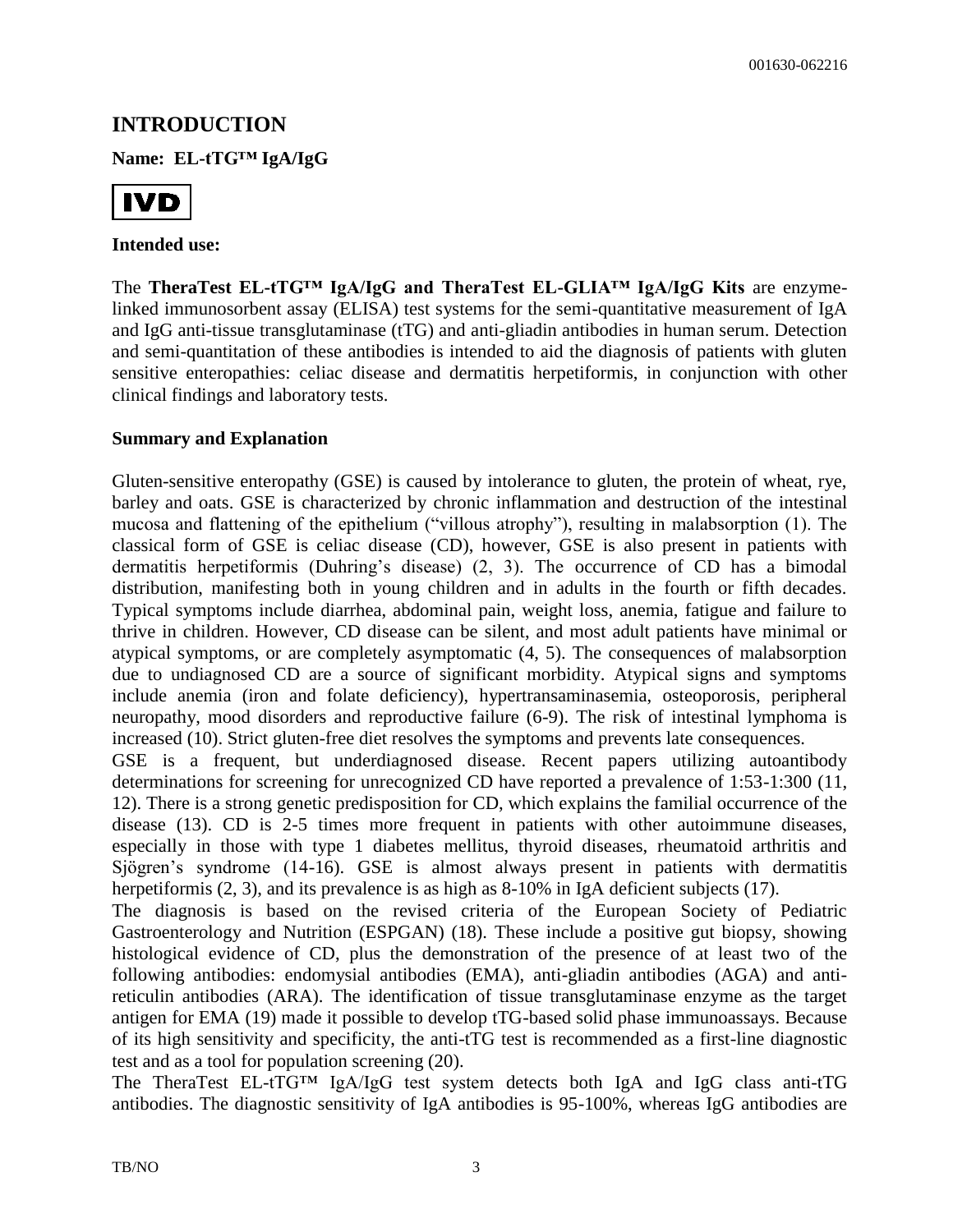not always present. However, patients with IgA deficiency produce only IgG antibodies, usually in high amount (17). In these patients the IgG anti-tTG antibodies have similar diagnostic value to IgA antibodies in the IgA sufficient population. Both IgA and IgG anti-transglutaminase antibodies are 95-100% specific for GSE. The antibody titer rapidly declines in patients adhering to a gluten-free diet, but remains high in those with dietary non-compliance (21). Regular determination of the antibody level is recommended as part of the patients' follow-up (21, 22).

#### **Method description**

The TheraTest EL-tTG™ IgA/IgG Test System is a solid phase enzyme immunoassay in a 96 well plate format for the measurement of IgA and IgG antibodies against tissue transglutaminase. Wells are coated with human recombinant tissue transglutaminase, and incubated with Specimens, Calibrators, Positive and Negative Controls. During the incubation, anti-tTG antibodies present in the test sample are bound to the solid phase antigen. The wells are subsequently washed, and isotype-specific horseradish-peroxidase labeled anti-human immunoglobulin antibody (enzyme conjugate) is added. After incubating the wells with the enzyme conjugate, unbound labeled antibody is removed by washing. A chromogenic substrate solution is then added to the wells, and the presence of antibodies to tissue transglutaminase is detected by a color change produced by the conversion of the substrate by the enzyme. The reaction is stopped, and the intensity of the color, which is proportional to the amount of the bound antibody, is read by an ELISA reader. The absorbance value in the blank well (incubated with Specimen Diluent) is subtracted from the values obtained with Specimens, Calibrators, and Controls.

#### **WARNINGS AND PRECAUTIONS**



#### **Reagents Containing Human Source Material**

Controls and Calibrators contain human serum. Treat as potentially infectious. The materials used to prepare the Calibrators and Controls were derived from human blood. When tested by FDA-cleared methods for the presence of antibody to HIV (Human Immunodeficiency Virus) and Hepatitis C Virus and for Hepatitis B Surface Antigen (HbsAg), the materials were nonreactive. While these methods are highly accurate, no test method can offer complete assurance that HIV, hepatitis virus or other infectious agents are absent. Therefore these materials and all patient specimens should be handled as though capable of transmitting infectious diseases. Human material should be handled in accordance with good laboratory practices using appropriate precautions as described in the Centers for Disease Control and Prevention/National Institutes of Health Manual, "Biosafety in Microbiological and Biomedical Laboratories", 4<sup>th</sup> edition, 1999. HHS Publication (NIH and CDC). Web site: <http://bmbl.od.nih.gov/>

#### **Stop Reagent (2 mol/L Phosphoric Acid)**

**Corrosive!** May cause burns upon contact with skin. Do not get in eyes, on skin, or on clothing. Do not ingest or inhale fumes. On contact, flush with copious amount of water for at least 15 minutes.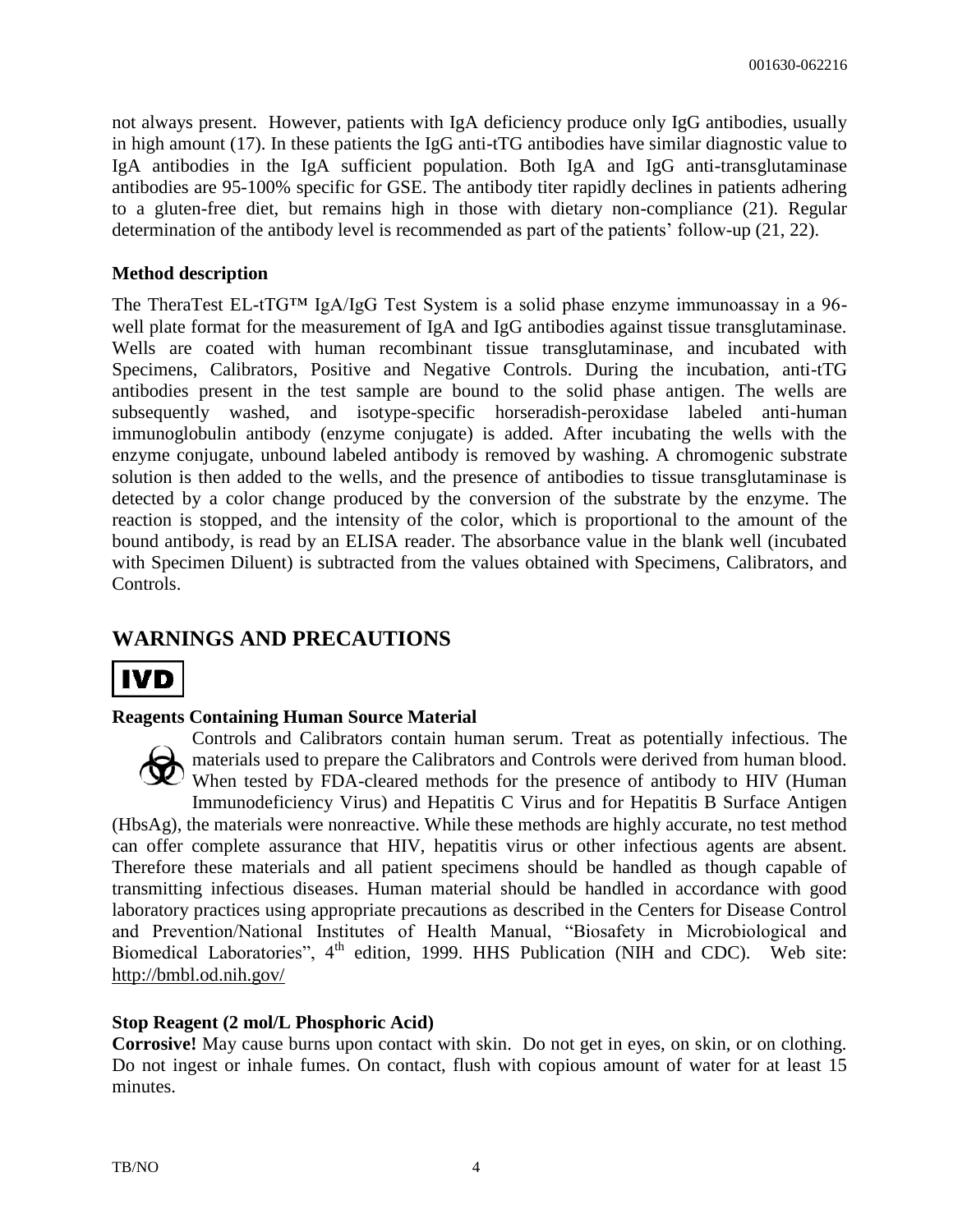#### **Hazardous Substance Risk & Safety Phrases**

R34 - Causes burns.

S26 - In case of contact with eyes, rinse immediately with plenty of water and seek medical advice.

S36/37/39 - Wear suitable protective clothing, gloves and eye/face protection

S45 - In case of accident or if you feel unwell, seek medical advice immediately (show label where possible).

#### **Chromogen**

**Irritant!** This product contains  $3,3,5,5$ '-tetramethylbenzidine (TMB) ( $\leq 0.05\%$ ), a chromogenic indicator of horseradish peroxidase activity. It has shown neither mutagenic nor carcinogenic effects in laboratory experiments (28).

#### **Hazardous Substance Risk & Safety Phrases:**

R36/37/38 – Irritating to eyes, respiratory system, and skin. Avoid inhalation and direct contact.

S24/25 – Avoid contact with skin or eyes.

S26 – In case of contact with eyes, rinse immediately with plenty of water and seek medical advice.

S36 – Wear suitable protective clothing.

S51 – Use only in well-ventilated areas.

#### **Reagents Containing Sodium Azide**

Calibrators and Controls contain sodium azide which can react with lead and copper plumbing to form highly explosive metal azides. On disposal, flush drain with large quantities of water to prevent azide build-up.

#### **Hazardous Substance Risk & Safety Phrases:**

R22 - Harmful if swallowed.

R36/37/38 - Irritating to eyes, respiratory system, and skin. Avoid inhalation and direct contact.

S26 - In case of contact with eyes, rinse immediately with plenty of water and seek medical advice.

S28 - After contact with skin, wash immediately with plenty of water.

S36/37/39 - Wear suitable protective clothing, gloves and eye/face protection

S46 - If swallowed, seek medical advice immediately and show this container label.

#### **General Precautions and Information**

- 1. Do not pipette by mouth.
- 2. Do not eat, drink, or smoke in designated work areas.
- 3. Wash hands thoroughly after using specimens and kit reagents.
- 4. Do not use test components beyond the expiration date.
- 5. Work in a well ventilated area when using kit components.
- 6. Avoid exposing reagents to excessive heat or light during storage.
- 7. Chromogen contains an organic solvent that irritates eyes and mucous membranes.
- 8. Do not allow the Chromogen to come in contact with metal or oxidizing agents.
- 9. Use disposable glassware and plastic ware or wash all material thoroughly according to standard laboratory practice.
- 10. tTG/Gliadin 10X Wash Buffer, Chromogen and Stop reagent are interchangeable among EL-Glia™ and EL-tTG™ kits from different lots. All other reagents are test and lot specific and therefore are not interchangeable.
- 11. Avoid microbial contamination of the reagents.
- 12. Dispose of containers and unused kit reagents in accordance with local regulatory requirements.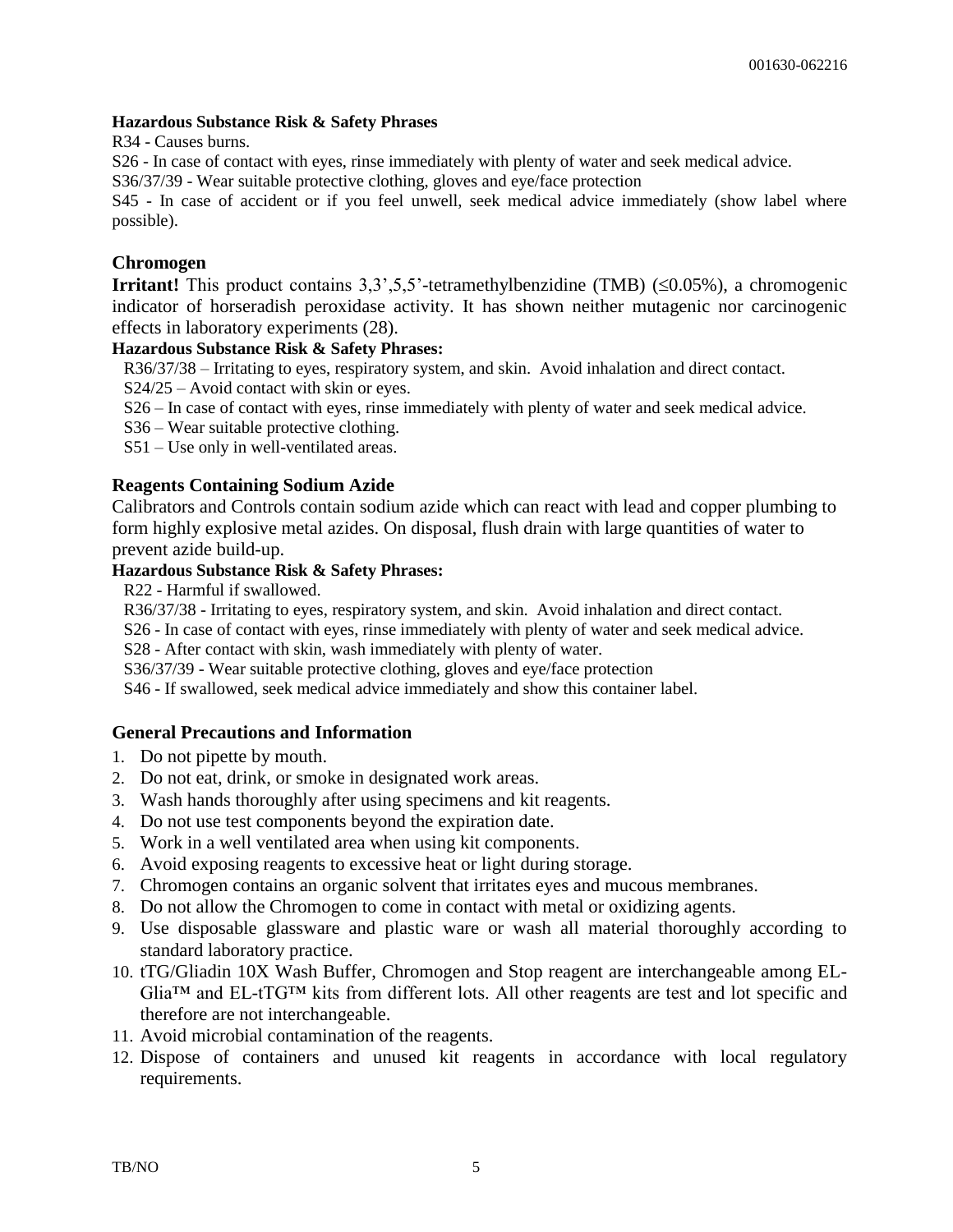#### **STORAGE AND HANDLING**

- 1. Store all reagents at  $2^{\circ}$   $8^{\circ}$ C when received. Avoid freezing reagents.
- 2. All reagents must be brought to room temperature  $(18^{\circ} 25^{\circ}C)$  for 30 minutes prior to use.
- 3. Avoid direct sunlight.

**IMPORTANT**: When stored at  $2^{\circ}$  -  $8^{\circ}$ C, the tTG/Gliadin 10X Wash Buffer may form crystals. The crystals must be dissolved prior to dilution of the 10X concentrate when only a portion of the concentrate is being diluted. If all of the bottled contents are transferred at once to a 1-L graduated cylinder, be sure to rinse the bottle multiple times with water to dissolve and transfer any crystallized salts. When stored at  $2^{\circ}$  -  $8^{\circ}$ , the tTG/Gliadin 10X Wash Buffer is stable until kit expiration, the 1X Wash Buffer is stable for 8 weeks.

#### **SPECIMEN REQUIREMENTS**

#### **Collection and Storage of Serum**

A whole blood specimen should be obtained using accepted medical techniques to avoid hemolysis. The blood should be clotted and the serum separated by centrifugation within 24 h of collection. Grossly hemolyzed, lipemic or icteric serum is not acceptable, since it may affect the results of the test. Serum should be stored at 2º - 8 °C for up to 14 days prior to testing. If testing cannot be completed within 14 days of collection, the separated serum must be stored at –20°C. Do not use serum that has been thawed more than once or which has been heat inactivated. Serum samples have been tested for stability at room temperature and are stable with no apparent loss of antibody activity for seven days. The performance of plasma samples has not been evaluated; therefore plasma should not be used in the test.

#### **PROCEDURE**

Before starting the assay, read the product insert carefully. Instructions should be followed exactly as they appear in this kit insert to ensure valid results.

#### **Materials Provided**

- 1. **Antigen Coated Wells in 96-well plate format:** For single use only**!** All wells are coated with human recombinant tissue transglutaminase. Wells are printed with the name of the antigen. The unused wells and the frame may be stored and used at a later date. They are returned to their desiccant-containing pouch, which is sealed and stored dry at 2º - 8°C.
- 2. **tTG/Gliadin 10X Wash Buffer, 100 mL:** 10X concentrated buffer
- 3. **IgA Calibrator, 1.5 mL\*:** Contains human serum with IgA antibodies to tTG and preservative in stabilizing buffer. See Data Sheet for performance characteristics.
- 4. **IgG Calibrator, 1.5 mL\*:** Contains human serum with IgG antibodies to tTG and preservative in stabilizing buffer. See Data Sheet for performance characteristics.
- 5. **IgA Positive Control, 0.35 mL\*:** Human serum containing IgA antibodies to tTG and preservative in stabilizing buffer. See Data Sheet for performance characteristics.
- 6. **IgG Positive Control, 0.35 mL\*:** Human serum containing IgG antibodies to tTG and preservative in stabilizing buffer. See Data Sheet for performance characteristics.
- 7. **Negative Control, 0.35 mL\*:** Human serum without IgA and IgG antibodies to tTG and with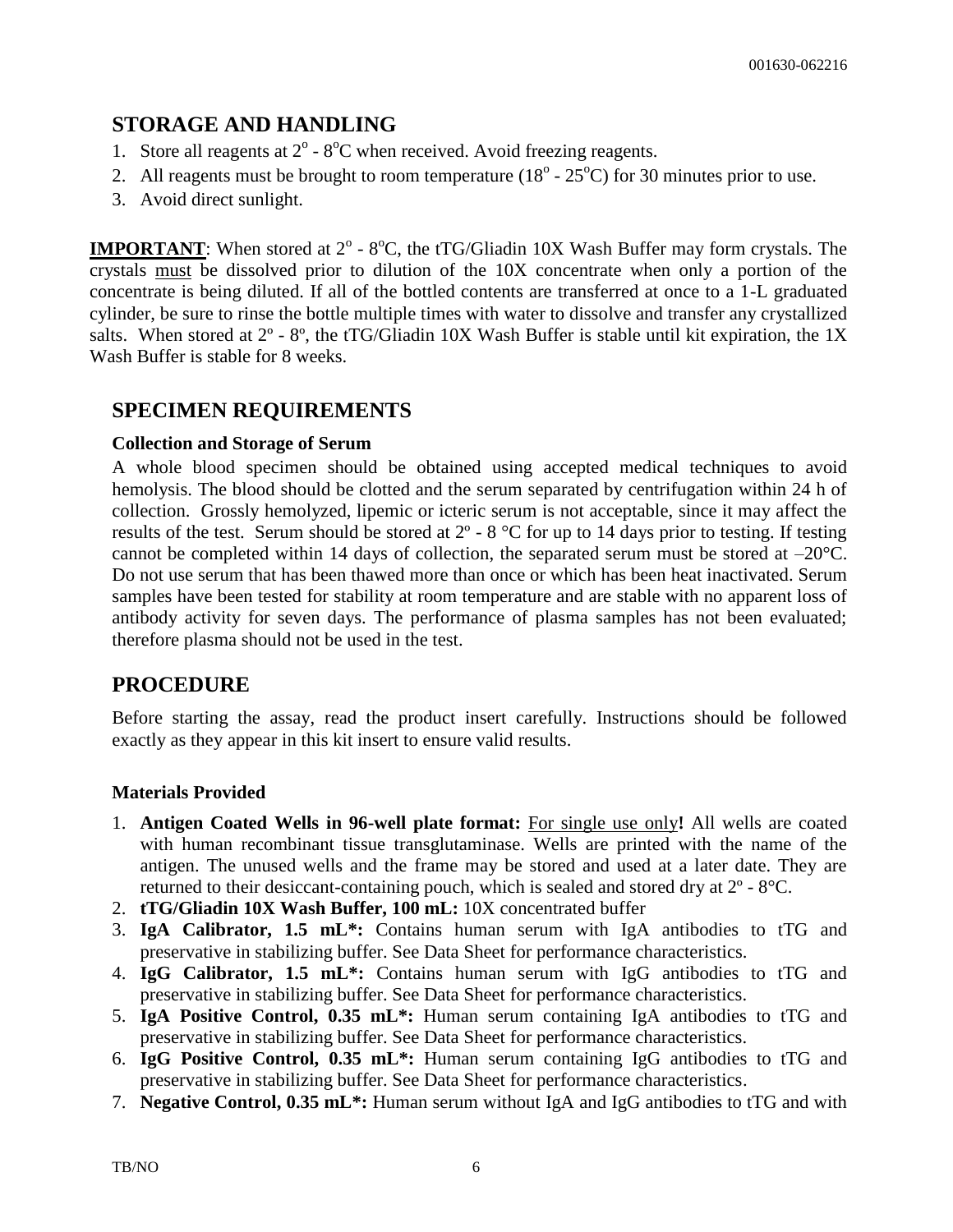preservative in stabilizing buffer. See Data Sheet for performance characteristics.

- 8. **tTG/Gliadin anti-IgA conjugate, 15 mL:** Goat anti-human IgA  $(\alpha$ -chain specific) conjugated with horseradish peroxidase, with preservative and yellow dye.
- 9. **tTG/Gliadin anti-IgG conjugate, 15 mL:** Goat anti-human IgG (Fcy specific) conjugated with horseradish peroxidase, with preservative and green dye.
- 10. **Chromogen, 27 mL:** 3,3'5,5' teramethybenzidine (TMB) in buffer with hydrogen peroxide.
- 11. **Stop Reagent, 27 mL:** 2 mol/L phosphoric acid.
- **12. Resealable pouch.**

\*Reagents containing sodium azide

#### **Materials required but not provided**

- 1. In addition to the reagents supplied, the following materials are required:
- 2. Calibrated precision micropipettes with disposable plastic tips that deliver 10  $\mu$ L, 100 µL and 1 mL.
- 3. Calibrated adjustable multichannel pipettes (8- or 12-channel).
- 4. Disposable pipette tips.
- 5. Microtubes, polypropylene (dilution tubes or cluster tubes) with a rack of 96-well format.
- 6. Timer.
- 7. Pipettes (1 mL, 5 mL, and 10 mL).
- 8. Pipette reagent reservoirs (to accommodate multichannel pipettes).
- 9. Deionized or distilled water.
- 10. Single (450 nm) or dual (450 nm test, 620-690 nm reference) wavelength spectrophotometer (ELISA plate reader) for 96-well microtiter plates.
- 11. Clean wash bottle and automated plate washer (optional).
- 12. Absorbent paper towels for blotting plates after well washes.

#### **Reagent preparation:**

#### **1. Coated Wells**

Testing is performed for IgA and IgG antibodies at the same time; suggested plate arrangements of wells are shown on the Data Sheet. The entire strip (or strips) may be employed, or individual wells may be used as desired.

#### **2. Wash Solution**

The tTG/Gliadin 10X Wash Buffer must be diluted 1:10 with deionized or distilled water prior to use. Prepare 1X Wash Buffer by pouring the contents of the tTG/Gliadin 10X Wash Buffer into a clean one liter volumetric container. Rinse the bottle with deionized or distilled water to remove residual buffer and redissolve any existing crystals. Add the rinse to the one liter container. Add deionized or distilled water until a total volume of 1.0 L is reached; mix thoroughly. Diluted Wash Buffer is stable for 8 weeks at  $2^{\circ}$  - 8 °C.

#### **3. Specimens, Positive Control**, **Negative Control**

The Specimens and Controls must be diluted 1:101 in tTG/Gliadin 1X Wash Buffer prior to being tested. Use high accuracy pipettes. For example, pipette  $10 \mu L$  of serum into 1 mL of 1X Wash Buffer. Discard any unused diluted Specimens and Controls after the test procedure is completed.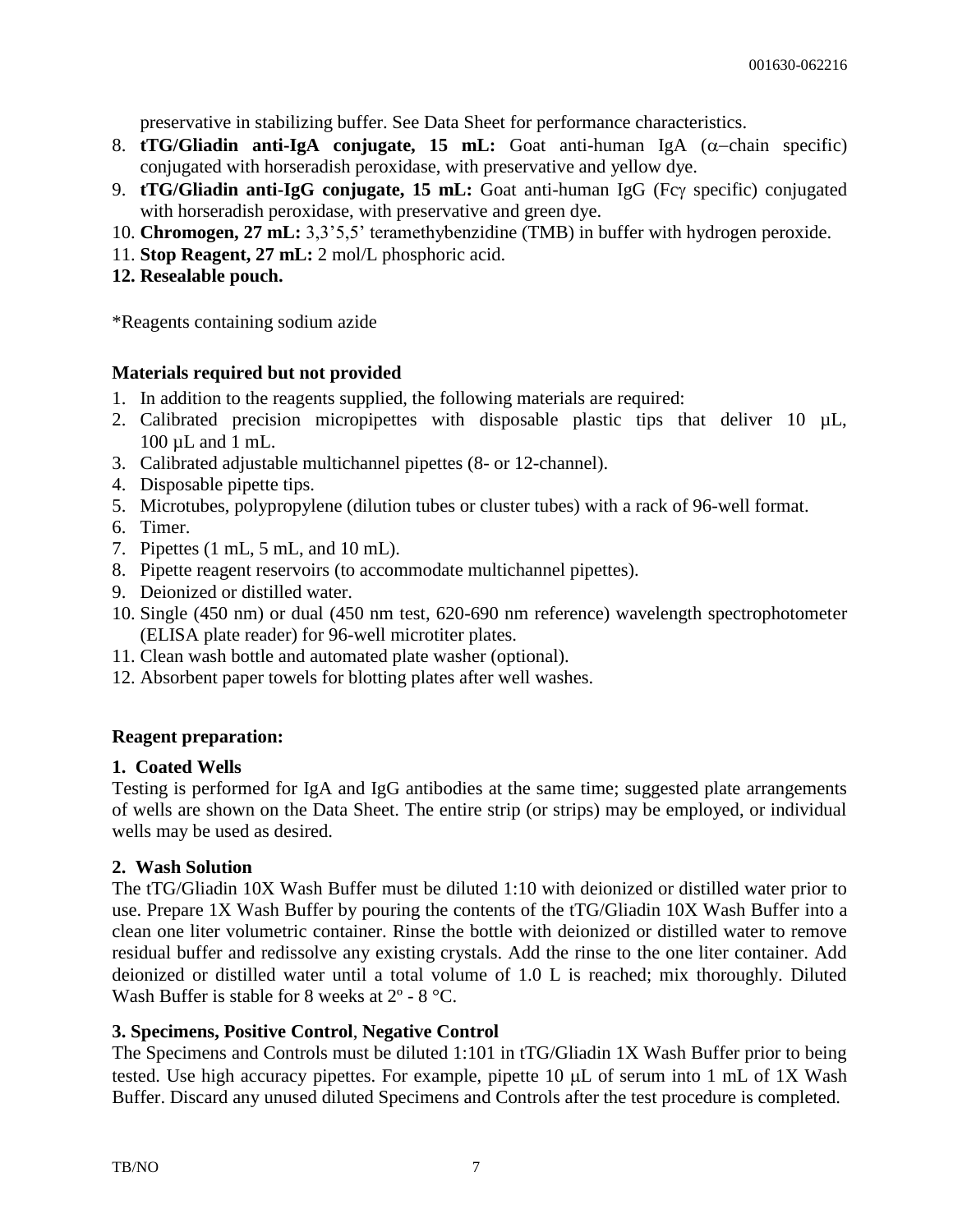#### **4. Calibrators**

The Calibrators are provided prediluted. They are ready to use.

#### **Assay Procedure**

- 1. Allow all reagents and patient sera to equilibrate to room temperature prior to use (18º to 25°C). Plates should equilibrate to room temperature in their sealed foil pouch to prevent condensation.
- 2. Mark the position of the samples (i.e., Diluent Blank, Calibrator, Positive Control, Negative Control, and Specimens) on a worksheet, and arrange dilution tubes accordingly in a rack. A suggested plate arrangement is shown on the Data Sheet. IgA and IgG antibodies are measured at the same time on alternate strips.
- 3. Determine the number of 1 x 8-well strips needed. The remaining unused strips should be returned and resealed in the pouch with desiccant for later use.
- 4. Dispense 1 mL of tTG/Gliadin 1X Wash Buffer into each dilution tube.
- 5. Dilute all serum Specimens and Controls 1:101 (e.g. add 10  $\mu$ L of serum to 1mL tTG/Gliadin 1X Wash Buffer) and mix well. Do not dilute Calibrators.
- 6. Pipette 100 µL of the Calibrators, diluted Samples and Controls into the appropriate wells. Set up one well in which only tTG/Gliadin 1X Wash Buffer is added; this well is to be used as a Diluent Blank. For best results pipette all materials within 5 minutes from the start of the assay. This step is facilitated by the use of multichannel pipettes.
- 7. Incubate the plate for 30 35 minutes at room temperature (18 $\degree$  25  $\degree$ C).
- 8. Aspirate or decant the contents of the wells and wash the plate 3 times with 300  $\mu$ L of tTG/Gliadin 1X Wash Buffer. An automated plate washer may be used for this step. Remove all residual liquid from the wells by inverting and blotting the plate on absorbent paper.
- 9. Immediately pipette 100 µL of IgG and IgA Enzyme Conjugates into the wells of alternate strips.
- 10. Incubate plate(s) for 30 35 minutes at room temperature (18 $\degree$  25  $\degree$ C).
- 11. Aspirate or decant Enzyme Conjugates from all wells and wash the plate as in Step 8 above.
- 12. Immediately dispense 100  $\mu$ L of Chromogen into each well. Incubate the plate(s) for 15( $\pm$ 1) min. at room temperature (18º - 25 °C). Blue color develops in the wells of the Calibrators and Postive Controls, as well as in positive test samples should they exist.
- 13. Pipette 100 µL of Stop Reagent into each well and mix by gently tapping the side of the plate. The blue color changes to yellow.
- 14. Determine the absorbance of each well at 450 nm using a single or dual wavelength spectrophotometer (ELISA reader). Absorbance values should be read within 30 minutes of completing the assay. For a dual wavelength spectrophotometer, set test wavelength at 450 nm with the reference between 620 and 690 nm.

#### **Procedural Notes**

#### **1. Storage**

Place unused strips in the open metallized pouch (with desiccant) for light protection and place this assembly into the provided resealable pouch and store at 2-8 °C.

#### **2. Pipetting**

To avoid cross-contamination and sample carryover, pipette the Calibrator, Positive Control,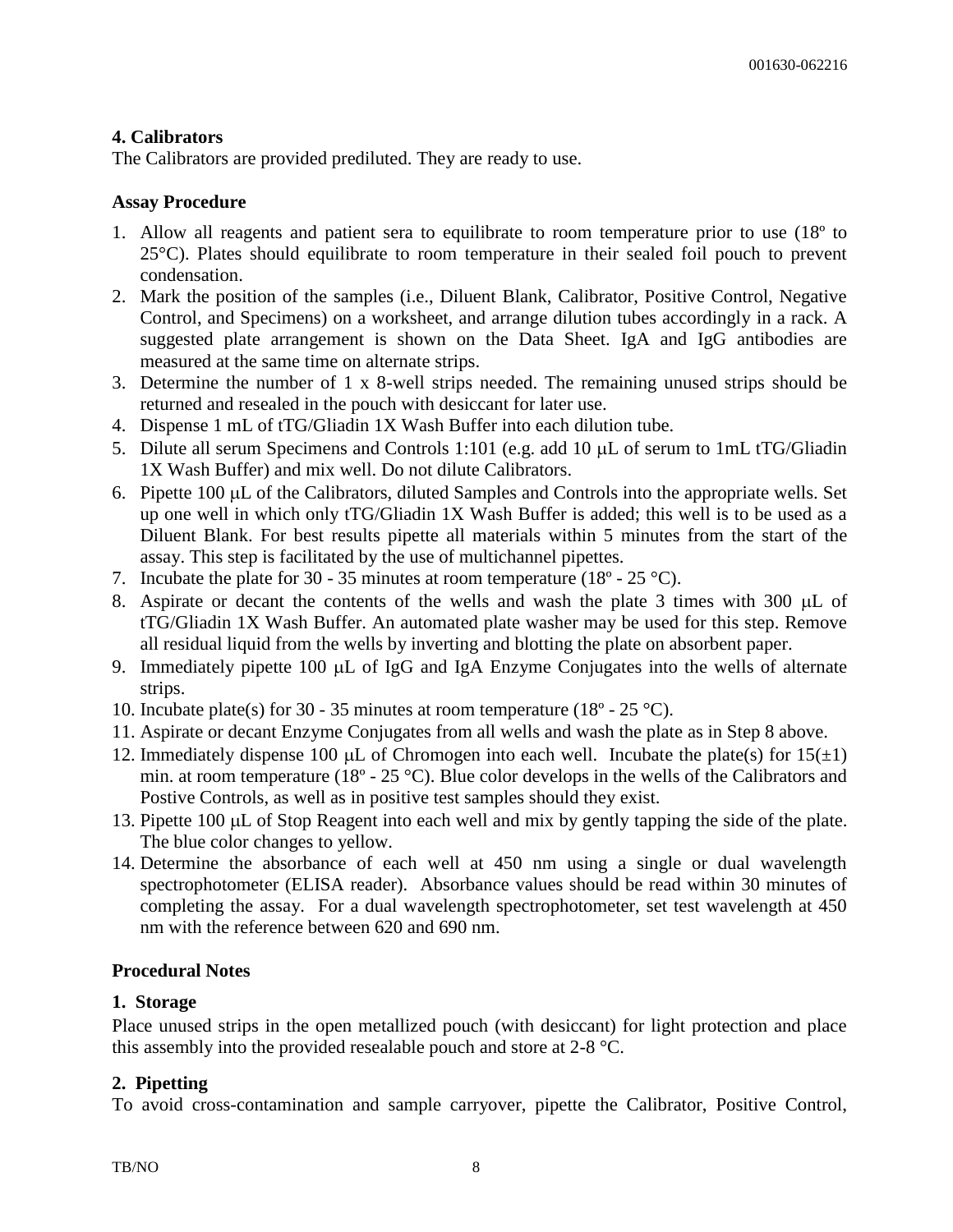Negative Control, and Specimens using separate pipette tips. A multi-channel pipette may be used to pipette the Enzyme Conjugates, Wash Solution, Chromogen and Stop Reagent.

#### **3. Washing**

Each column of wells may be washed using a multi-channel pipette. The wells may be aspirated using an appropriate vacuum apparatus, fitted with a Pasteur pipette, or their contents may be dumped into a disposal container. Alternatively, commercial semi-automated washing systems may be used. When using either washing technique, the plate should be inverted and blotted against absorbent paper after the last wash. Use reagent grade water only (CAP type 1 or USP grade) for preparing the tTG/Gliadin 1X Wash Buffer.

#### **4. Measurement of Absorbance Values**

Absorbance values should be measured within 30 minutes after completion of assay. If the absorbance value exceeds the detection limit of the instrument, an approximate value may be obtained by one of two methods:

- a) Dilute the end product (developed well) with deionized or distilled water to bring the absorbance value within the capacity of the reader (e.g., remove  $100 \mu L$  of end product and add  $100 \mu L$  of water). Multiply the measured value by the dilution factor. LIMITATION: Patient's antibody level may exceed the available antigenic sites of the well.
- b) Repeat the assay testing the specimen at 1:1010 or greater dilution (e.g. dilute the already 1:101 diluted specimen to 1:10 by adding 100  $\mu$ L of diluted specimen to 900  $\mu$ L of tTG/Gliadin 1X Wash Buffer). Multiply the measured value by the dilution factor.

#### **QUALITY CONTROL**

#### **1. Diluent Blank**

If the value of the diluent blank exceeds 0.150, the assay should be repeated. If a more detailed explanation is needed, please contact the manufacturer.

#### **2. Positive and Negative Controls**

Positive and Negative Controls must be run in each assay. The Positive and Negative Control values must fall within the ranges provided on the enclosed Data Sheet. If the values are not in agreement with the Data Sheet, the assay is not valid and the results should not be reported.

#### **RESULTS**

#### **Calculation of Results**

Most ELISA readers are computer compatible and data may be calculated with the help of computer programs. TheraTest Laboratories, Inc. can provide TERIS /mv software for computerassisted calculations. Check periodically that the program chosen yields the same results as obtained by manual calculations.

#### **1. Determination of absorbance values:**

The specific absorbance (net absorbance) for each sample is calculated by subtracting the absorbance value of the Diluent Blank well from the absorbance value of the Specimen well. The same Blank well value is used for all test Specimens, Calibrator and Controls.

EXAMPLE: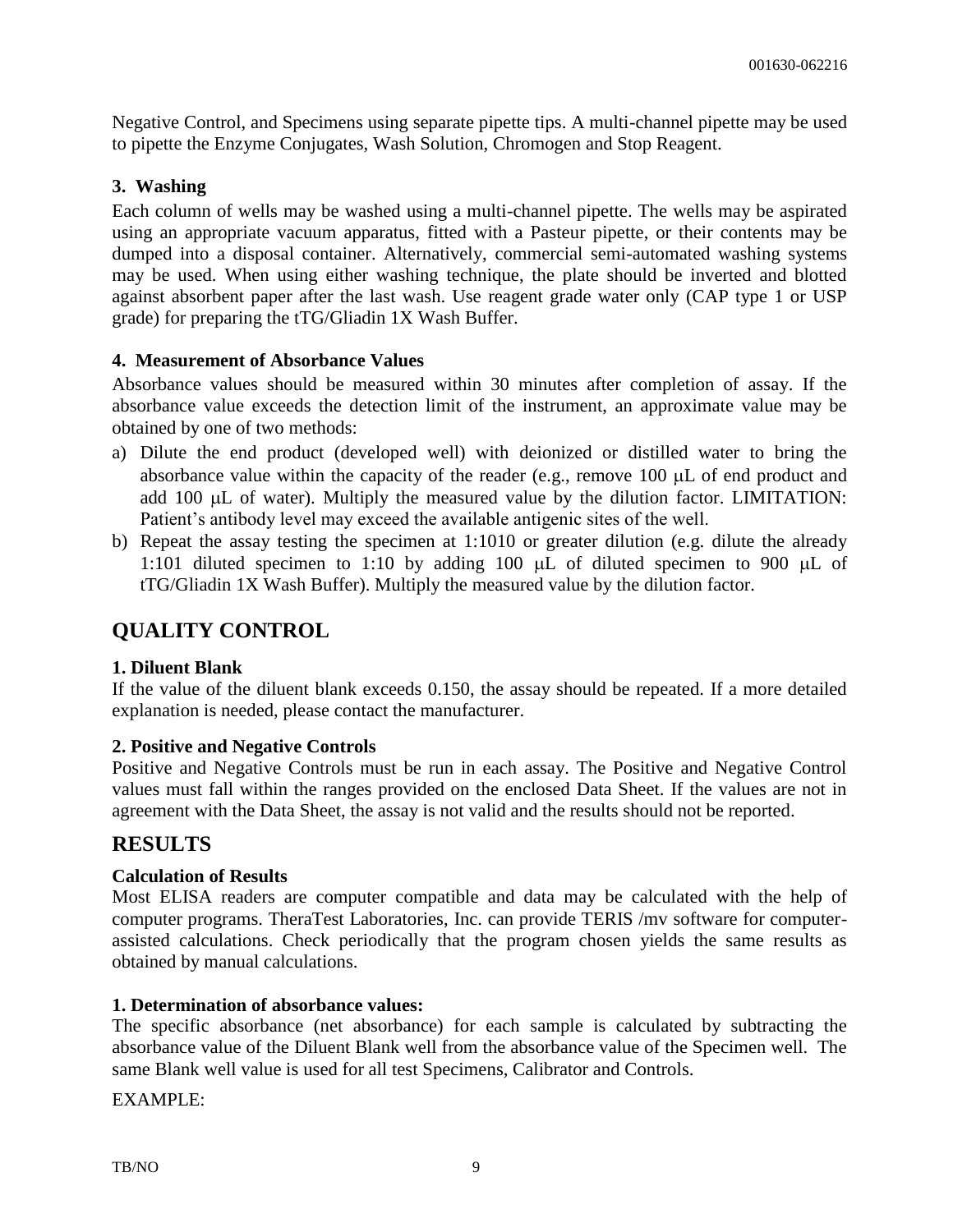Absorbance for Blank well  $= 0.050$ 

Absorbance for Specimen well  $= 1.150$ 

Net absorbance for the Specimen is  $1.150 - 0.50 = 1.100$ 

**Note:** If the absorbance in the blank well is higher than in the Specimen well, the net absorbance should be considered zero.

#### **2. Calculation of antibody activity**

Antibody activity is calculated as follows:

Conversion Factor  $=$ Unit value of the Calibrator Absorbance (OD) value of the Calibrator

Antibody Units in Specimen = Conversion Factor x Absorbance value of Specimen (U/mL)

#### **3. Interpretation**

The results should be considered normal and abnormal (positive) as follows:

| <b>Test</b>    | Normal         | Equivocal    | Abnormal    |
|----------------|----------------|--------------|-------------|
| Anti-tTG IgA   | $\leq$ 20 U/mL | $21-25$ U/mL | $>$ 25 U/mL |
| Anti-t $TGIgG$ | $\leq$ 20 U/mL | $21-25$ U/mL | $>$ 25 U/mL |

The reference range should be verified by each laboratory to reflect the characteristics of the population. When the results are equivocal it is recommended to report them as equivocal, and repeat the test at a later date on a different bleeding.

### **LIMITATIONS OF THE PROCEDURE**

- 1. The Positive Control and the Calibrator for a specific antibody may contain other antibodies, i.e. they may not be monospecific.
- 2. The TheraTest EL-tTG™ IgA/IgG assay should not be performed on grossly hemolyzed, lipemic, icteric, or microbially contaminated samples.
- 3. This method has been tested using serum samples only. The performance using other types of specimens has not been determined.
- 4. Diagnosis should not be made solely on the basis of a positive test result. The results must be interpreted in conjunction with all clinical information available to the physician (i.e. history, physical exam and other diagnostic procedures).
- 5. This assay has not been evaluated on pediatric populations.

#### **EXPECTED VALUES**

The prevalence of anti-tTG antibodies has been reported by several studies, and the findings are summarized in **Table 1**. (23-26).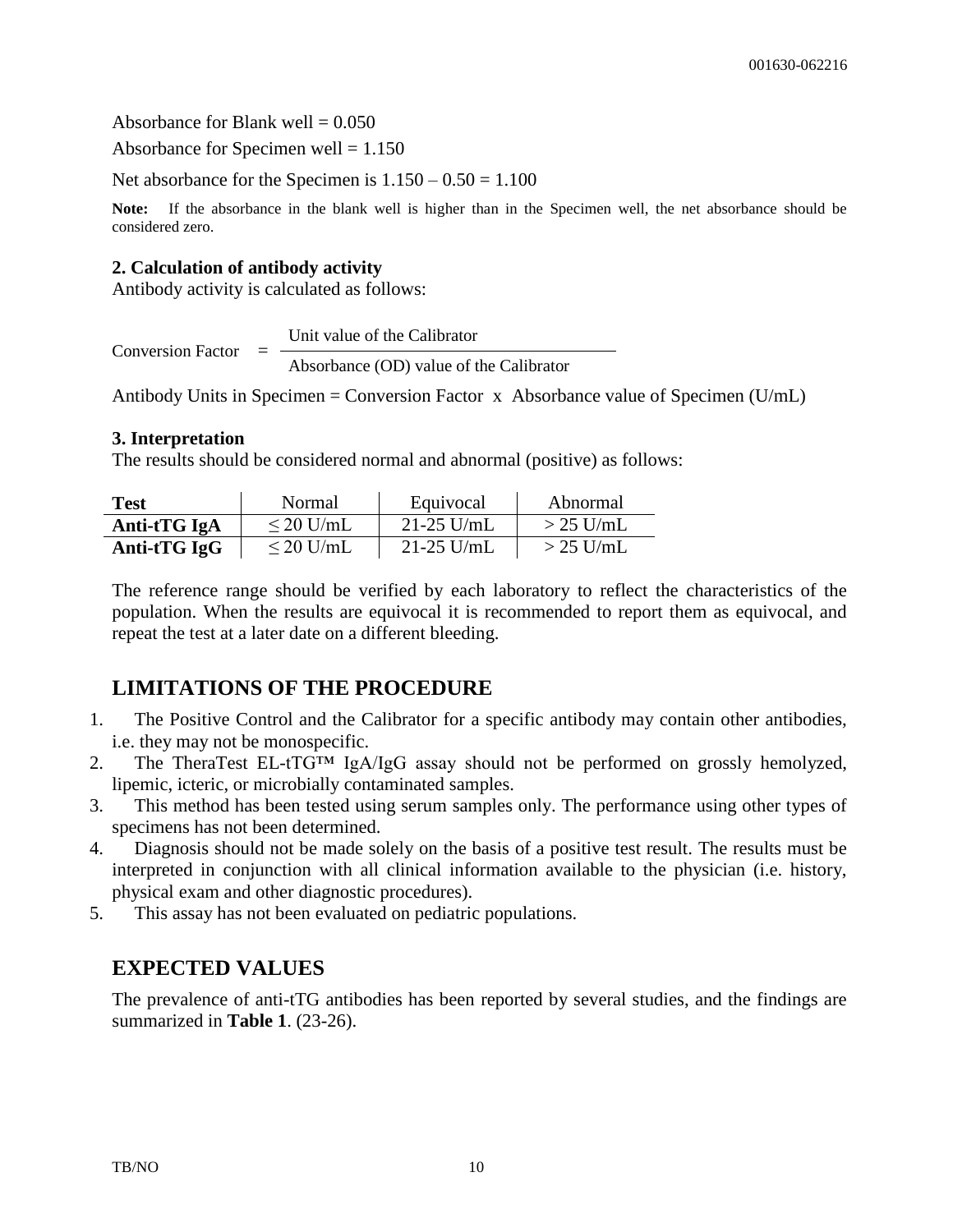**Table 1**. *Reported sensitivity and specificity of IgA and IgG anti-tTG antibodies in celiac disease (23-26).*

|                   | Sensitivity * | Specificity $*$ |
|-------------------|---------------|-----------------|
| Anti-t $TG$ IgA   | 96-100%       | 94-100%         |
| Anti-t $TG \lg G$ | 69-99%        | 94-95%          |

\*Sensitivity and specificity values for untreated, IgA sufficient celiac disease patients.

IgA anti-tTG antibodies are sensitive and specific diagnostic markers for CD. IgG anti-tTG antibodies are not always present in IgA sufficient CD patients, but they are effective in identifying IgA-deficient CD subjects, because IgG anti-tTG antibodies are present in high titer in the absence of IgA anti-tTG antibodies. The level of anti-tTG antibodies also depends on the diet. The antibody level declines and may become negative in patients adhering to a gluten-free diet.

Simultaneous determination of IgA and IgG anti-gliadin antibodies (AGA) is recommended. The following algorithm can serve as a guide for the interpretation of antibody results (17, 20, 27):

*Serological testing: IgA and IgG anti-tTG and IgA and IgG anti-gliadin* 

| <b>Result:</b>                                                                                                                                | <b>Probability of CD:</b>                        |
|-----------------------------------------------------------------------------------------------------------------------------------------------|--------------------------------------------------|
| All negative:                                                                                                                                 | very low                                         |
| IgA anti-tTG positive<br>(regardless of the status of other antibodies):                                                                      | high $*$                                         |
| IgA anti-gliadin positive without IgA anti-tTG                                                                                                | low                                              |
| IgG anti-tTG and/or IgG anti-gliadin positive<br><i>without</i> IgA antibodies:<br>- if serum IgA < $0.05$ g/l:<br>- if serum IgA $>0.1$ g/l: | check IgA level in serum<br>high $*$<br>very low |

\*Celiac disease needs to be confirmed by gastroduodenoscopy and positive histology.

A total of 200 specimens from various groups of patients and controls were tested with the *TheraTest EL-tTG™ IgA/IgG* assay. The results are presented in **Table 2**.

**Table 2**. *Frequency of (A) anti-tTG IgA and (B) anti-tTG IgG antibodies measured by the TheraTest EL-tTG™ IgA/IgG assay in celiac disease patients and various groups of controls (n=200)*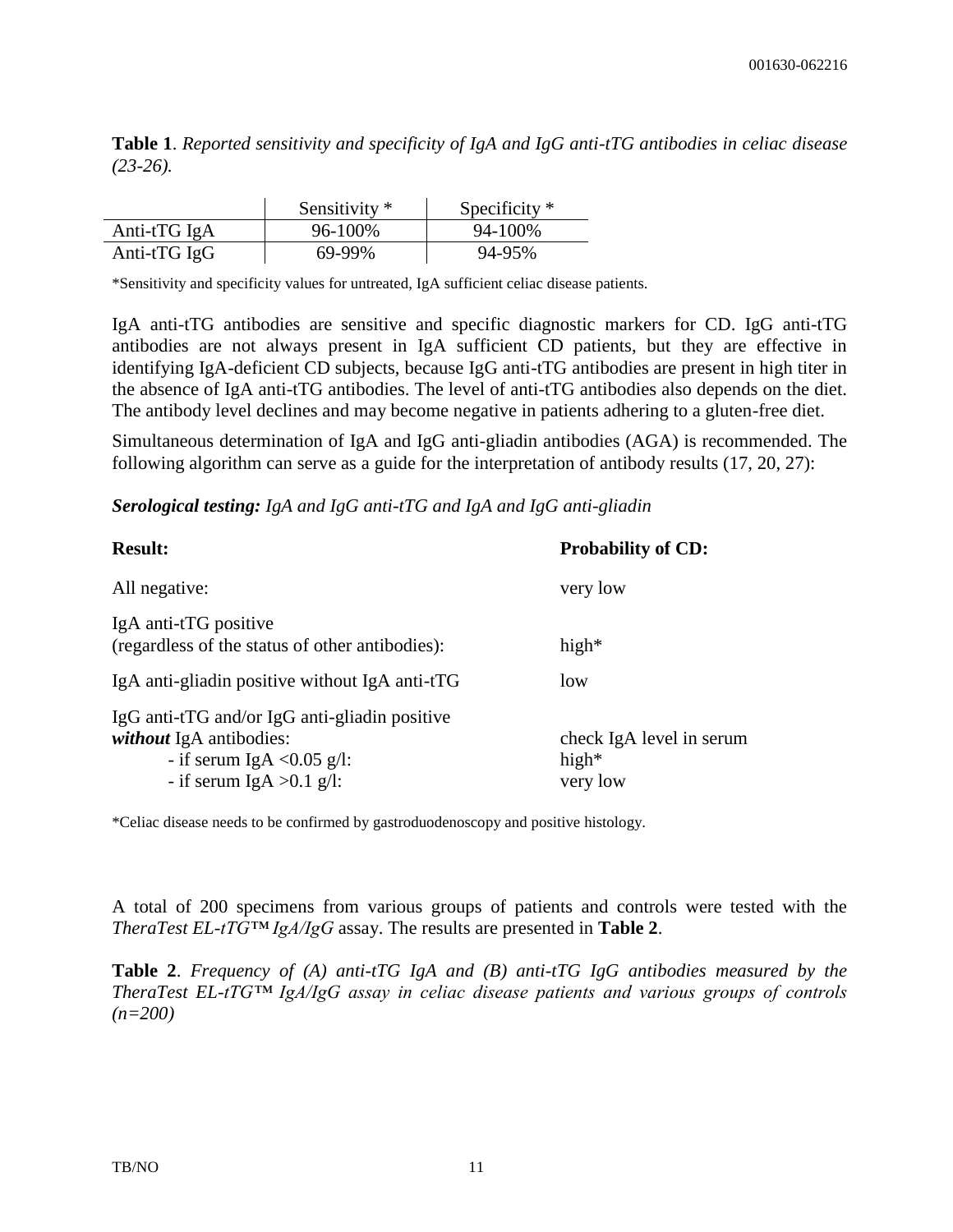|          |                  |                 | <b>Diagnosis</b>                |              |
|----------|------------------|-----------------|---------------------------------|--------------|
|          |                  | Celiac disease* | Control group                   | <b>Total</b> |
|          |                  | $(n=44)$        | $(n=100$ blood bank donors,     | $(n=200)$    |
|          |                  |                 | $n=40$ inflammatory bowel dis., |              |
|          |                  |                 | $n=16$ thyroid disease)         |              |
|          | <b>Positive</b>  | 42              |                                 | 45           |
| EL-tTGTM | <b>Equivocal</b> | O               |                                 |              |
| IgA      | <b>Negative</b>  | $2**$           | 153                             | 155          |
|          | <b>Total</b>     | 44              | 156                             | 200          |

\* The group includes patients on gluten-containing and gluten-restricted diet, as well.

\*\* IgA deficient patients

| Sensitivity: | 95% (42/44)   |
|--------------|---------------|
| Specificity: | 98% (153/156) |

*B)*

*A)*

|                               |                 | <b>Diagnosis</b>               |              |
|-------------------------------|-----------------|--------------------------------|--------------|
|                               | Celiac disease* | Control group                  | <b>Total</b> |
|                               | $(n=44)$        | $(n=100$ blood bank donors,    | $(n=200)$    |
|                               |                 | n=40 inflammatory bowel dis.,  |              |
|                               |                 | $n=16$ thyroid disease)        |              |
| <b>Positive</b>               | 21              |                                | 24           |
| <b>Equivocal</b><br>EL-tTGTM  | 4               |                                |              |
| <b>IgG</b><br><b>Negative</b> | 19              | 152                            | 171          |
| <b>Total</b>                  | 44              | 156<br>$\cdot$ $\cdot$ $\cdot$ | 200          |

\* The group includes patients on gluten-containing and gluten-restricted diet, as well.

Sensitivity: 48% (21/44) Specificity: 97% (152/156)

#### **PERFORMANCE CHARACTERISTICS**

#### **Comparative studies**

A total of 106 samples (42 from IgA sufficient CD patients, 14 from IgA deficient CD patients and 50 from healthy donors) were tested by the *TheraTest EL-tTG™ IgA/IgG* assay and another commercially available anti-tTG IgA and IgG ELISA. The results are presented in **Tables 3** & **4**.

**Table 3.** *TheraTest EL-tTG™ IgA versus another anti-human tTG IgA ELISA (n=106)*

|             |                 |                 | Other ELISA     |              |
|-------------|-----------------|-----------------|-----------------|--------------|
|             |                 | <b>Positive</b> | <b>Negative</b> | <b>Total</b> |
|             | <b>Positive</b> | 4U              |                 |              |
| EL-tTG™ IgA | <b>Negative</b> |                 | 64              | 64           |
|             | <b>Total</b>    | 40              | ხხ              | 106          |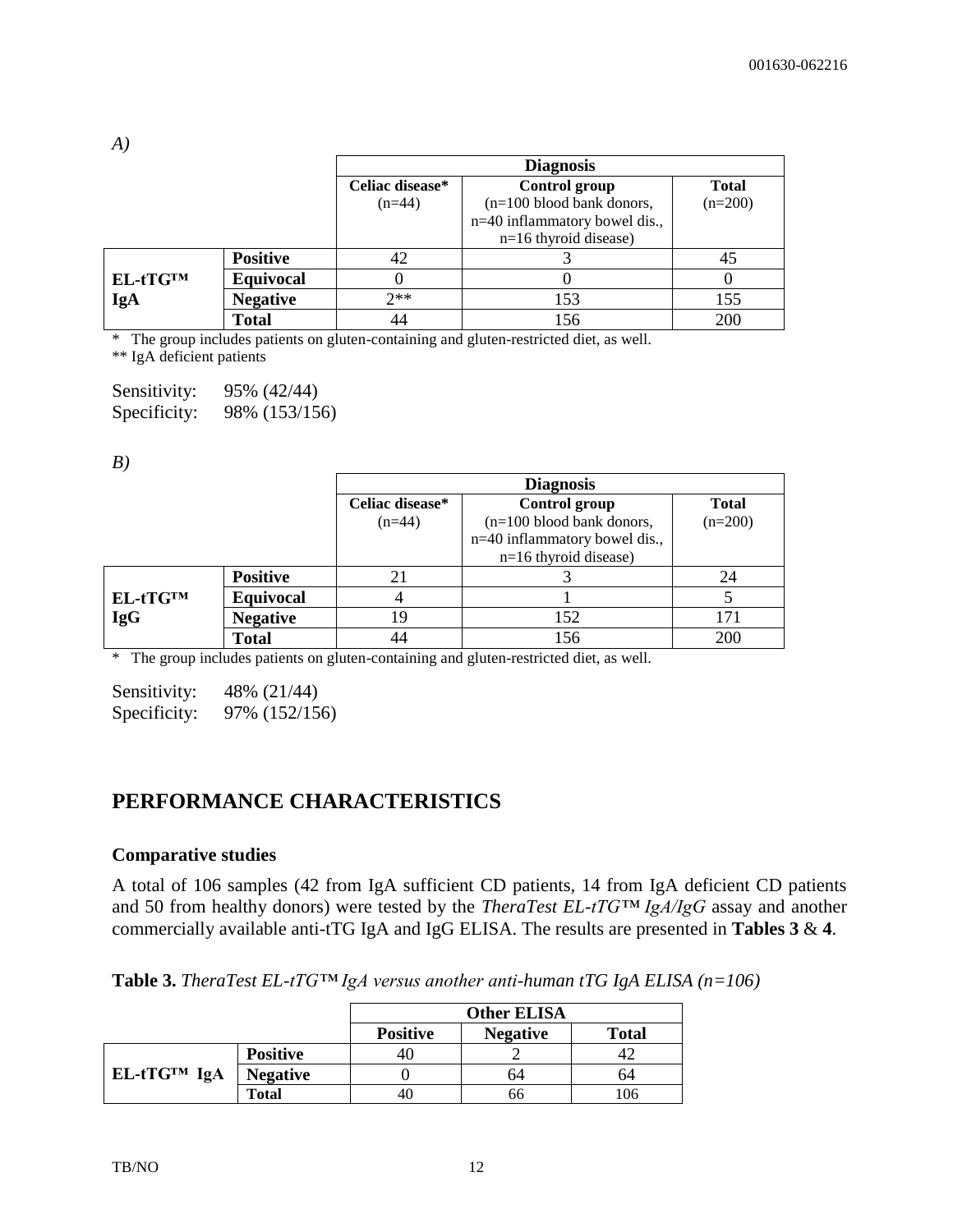| Positive agreement: | 40/40; 100% (95% CI: 91%-100%)                    |
|---------------------|---------------------------------------------------|
|                     | Negative agreement: 64/66; 97% (95% CI: 89%-100%) |
| Total agreement:    | 104/106; 98% (95% CI: 93%-100%)                   |

**Table 4.** *TheraTest EL-tTG™ IgG versus another anti-human tTG IgG ELISA (n=106)*

|             |                 |                 |            | <b>Other ELISA</b> |              |
|-------------|-----------------|-----------------|------------|--------------------|--------------|
|             |                 | <b>Positive</b> | Equivocal* | <b>Negative</b>    | <b>Total</b> |
|             | <b>Positive</b> |                 | 4          |                    | 30           |
| EL-tTG™ IgG | Equivocal*      |                 |            |                    | (4           |
|             | <b>Negative</b> |                 |            | ΩZ                 |              |
|             | Total           |                 |            |                    |              |

\*Equivocals were excluded from the calculation.

| Positive agreement: | 27/32; 84% (95% CI: 67%-95%)                     |  |
|---------------------|--------------------------------------------------|--|
|                     | Negative agreement: 62/65; 95% (95% CI: 87%-99%) |  |
| Total agreement:    | 89/97; 92% (95% CI: 84%-96%)                     |  |

Moreover, a total of 44 samples from CD patients were tested with the *TheraTest EL-tTG™ IgA* assay and with an anti-endomysium antibody assay. The anti-tTG IgA antibody results were in 100% concordance with the results of the anti-endomysium antibody test.

#### **Cross-reactivity, i.e. specificity based on disease controls**

Testing was performed with 56 sera consisting of specimens from of 40 inflammatory bowel disease (IBD) and 16 thyroid disease patients. The positive samples were: one IBD with anti-tTG IgA, one IBD with anti-tTG IgG, two IBD with anti-gliadin IgA, one IBD with anti-gliadin IgG and one thyroid disease with anti-gliadin IgG.

#### **Precision**

Specimens with three levels of reactivity (high, moderate and low positive) were selected for each assay. The specimens were tested 20 times within the same respective assay (intra-assay variation) and 20 different times in one or two runs per day (inter-assay variation). The results are presented in **Tables 5** and **6**.

| <b>Table 5.</b> Intra- and inter-assay variation in the Theratest $EL$ -tTGTM IgA assay |
|-----------------------------------------------------------------------------------------|
|-----------------------------------------------------------------------------------------|

| $\bf{A}$              |                 |
|-----------------------|-----------------|
| Anti-tTG IgA $(U/mL)$ | Intra-assay CV% |
| 187                   | 82              |
| 96                    | 2.8             |
| 26                    | 10.9            |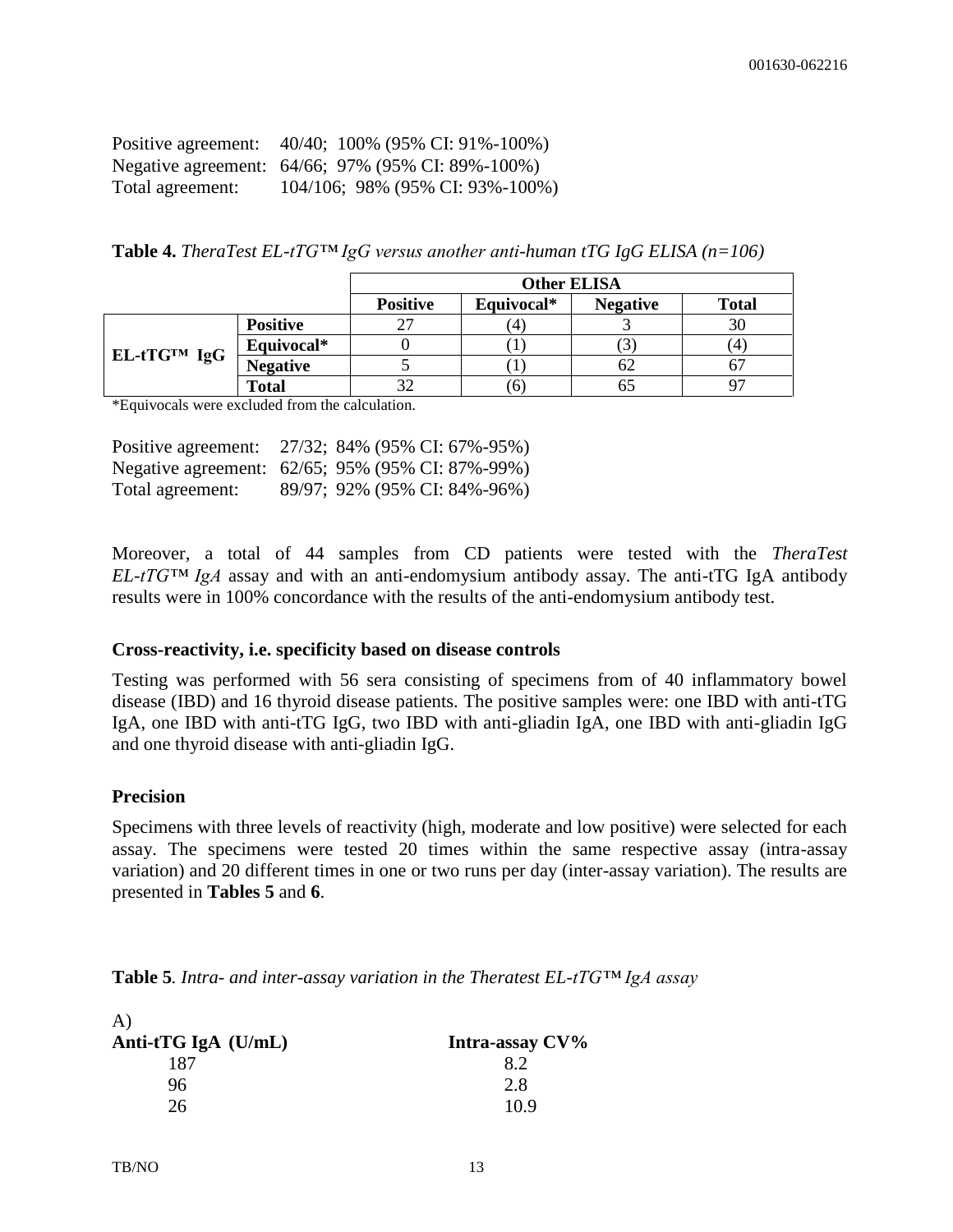| B)                    |                 |
|-----------------------|-----------------|
| Anti-tTG IgA $(U/mL)$ | Inter-assay CV% |
| 193                   | 3.9             |
| 46                    | 6.1             |
| 30                    | 10 1            |

**Table 6***. Intra- and inter-assay variation in the Theratest EL-tTG™ IgG assay*

| $\mathbf{A}$        |                 |
|---------------------|-----------------|
| Anti-tTG IgG (U/mL) | Intra-assay CV% |
| 83                  | 5.0             |
| 68                  | 2.9             |
| 29                  | 5.3             |
| B)                  |                 |
| Anti-tTG IgG (U/mL) | Inter-assay CV% |
| 83                  | 7.8             |
| 68                  | 9.3             |
| 27                  | 10.7            |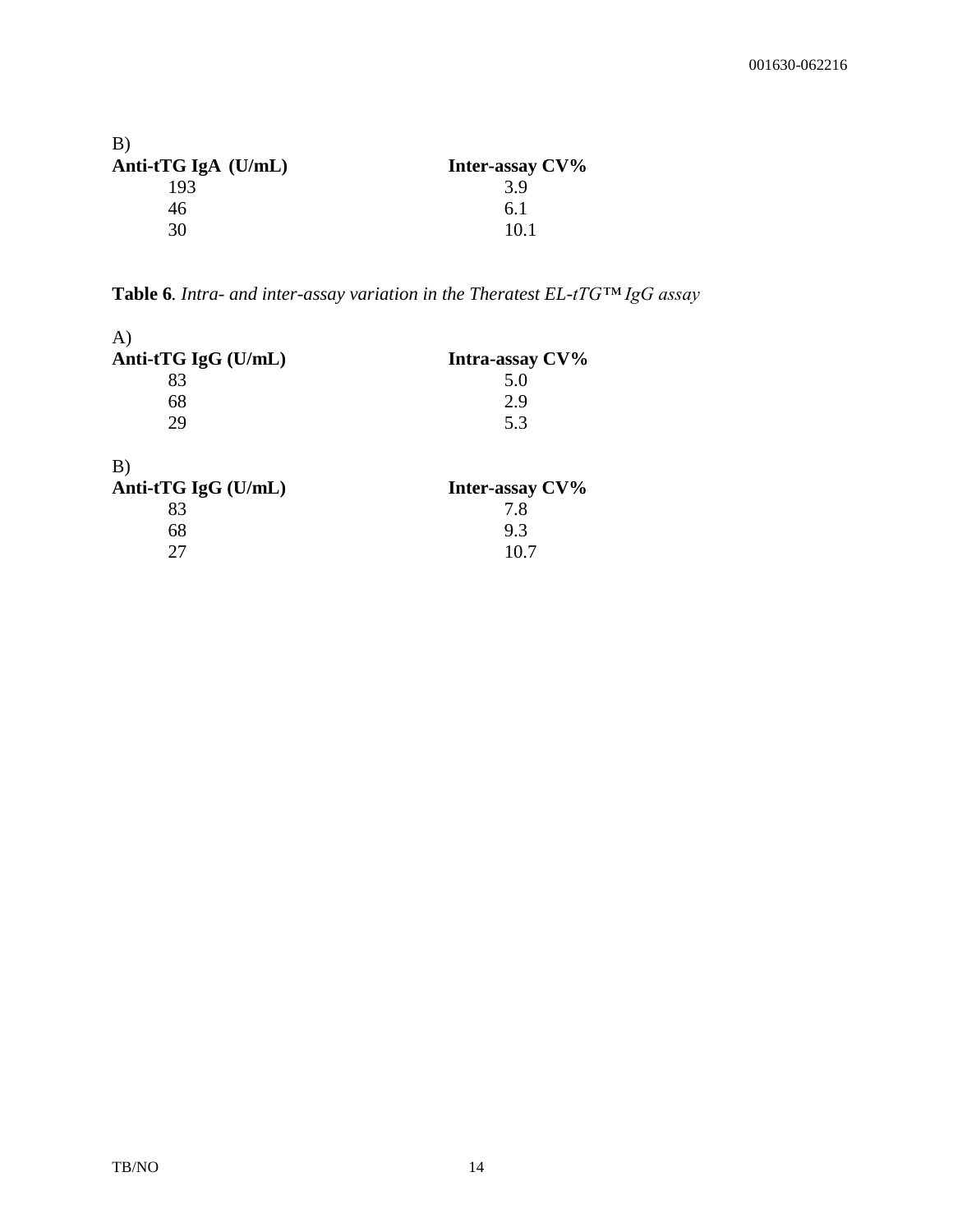### **TROUBLESHOOTING**

| Problem                    | <b>Possible Causes</b>                                               | <b>Solution</b>                                                   |
|----------------------------|----------------------------------------------------------------------|-------------------------------------------------------------------|
| Control values             | 1. Incorrect temperature, timing or                                  | 1. Check that temperature was correct. Check                      |
| out of range.              | pipetting; reagents not mixed.                                       | that time was correct. See "Poor Precision"                       |
|                            |                                                                      | (below) No. 2-4. Repeat test.                                     |
|                            | 2. Cross-contamination of controls.                                  | 2. Pipette carefully.                                             |
|                            | 3. Improper dilution.                                                | 3. Repeat test.                                                   |
|                            | 4. Optical pathway not clean.                                        | 4. Check for moisture or dirt. Wipe bottom and<br>reread.         |
|                            | 5. Wavelength of filter incorrect.                                   | 5. Change filter to $450 \pm 5$ nm.                               |
|                            | 6. Specimen diluent blank > 0.150                                    | 6. Check for contamination of Chromogen or<br>conjugate solution. |
| All test results           | 1. One or more reagents not added, or                                | 1. Recheck procedure. Check for unused                            |
| negative.                  | added in wrong sequence.                                             | solutions. Repeat test.                                           |
|                            | 2. Improper dilution of wash buffer.                                 | 2. Repeat test.                                                   |
|                            | 3. Antigen coated plate inactive.                                    | 3. Check for obvious moisture in unused wells.                    |
|                            |                                                                      | Rerun test with controls only for activity.                       |
| All test results<br>yellow | 1. Contaminated chromogen.                                           | 1. Check absorbance of unused chromogen.                          |
| Scattered                  | 2. Contaminated buffers/reagents                                     | 2. Check all solutions for turbidity.                             |
| false positives            | 3. tTG/Gliadin 1X Wash Buffer                                        | 3. Use clean container for 1X Buffer. Check                       |
|                            | contaminated.                                                        | quality of water used to prepare buffer.                          |
|                            | 4. Improper dilution of serum.                                       | 4. Repeat test.                                                   |
|                            | 5. Contaminated pipette                                              | 5. Use felt-plugged tips for chromogen                            |
|                            |                                                                      |                                                                   |
| Poor precision.            | 1. Pipettor delivery CV greater than                                 | 1. Check calibration of pipettor. Use                             |
|                            | 5%.                                                                  | reproducible technique.                                           |
|                            | 2. Serum or reagents not mixed                                       | 2. Mix all reagents gently but thoroughly                         |
|                            | sufficiently; reagents not at room<br>temperature prior to addition. | and equilibrate to room temperature.                              |
|                            | 3. Reagent addition taking too long;                                 | 3. Develop consistent uniform technique                           |
|                            | inconsistency in timing intervals, air                               | and avoid splashing or use multi-channel                          |
|                            | bubbles.                                                             | device or autodispenser to decrease time.                         |
|                            |                                                                      | 4. Cover plate or place in chamber.                               |
|                            | 4. Air currents blowing over plate                                   |                                                                   |
|                            | during incubations.                                                  |                                                                   |
|                            | 5. Optical pathway not clean.                                        | 5. Wipe bottom of plate with soft tissue.                         |
|                            |                                                                      | Check instrument light source and detector                        |
|                            |                                                                      | for dirt.                                                         |
|                            | 6. Instrument not equilibrated before                                | 6. Check instrument manual for warm up                            |
|                            | readings were taken.                                                 | procedure.                                                        |
|                            | 7. Washing not consistent; trapped                                   | 7. Use only acceptable washing devices.                           |
|                            | bubbles; liquid left in wells at end of                              | Lengthen timing delay on washing devices.                         |
|                            | wash cycle.                                                          | Check that all wells are filled.                                  |
|                            | 8. Improper pipetting.                                               | 8. Avoid air bubbles in pipette tips.                             |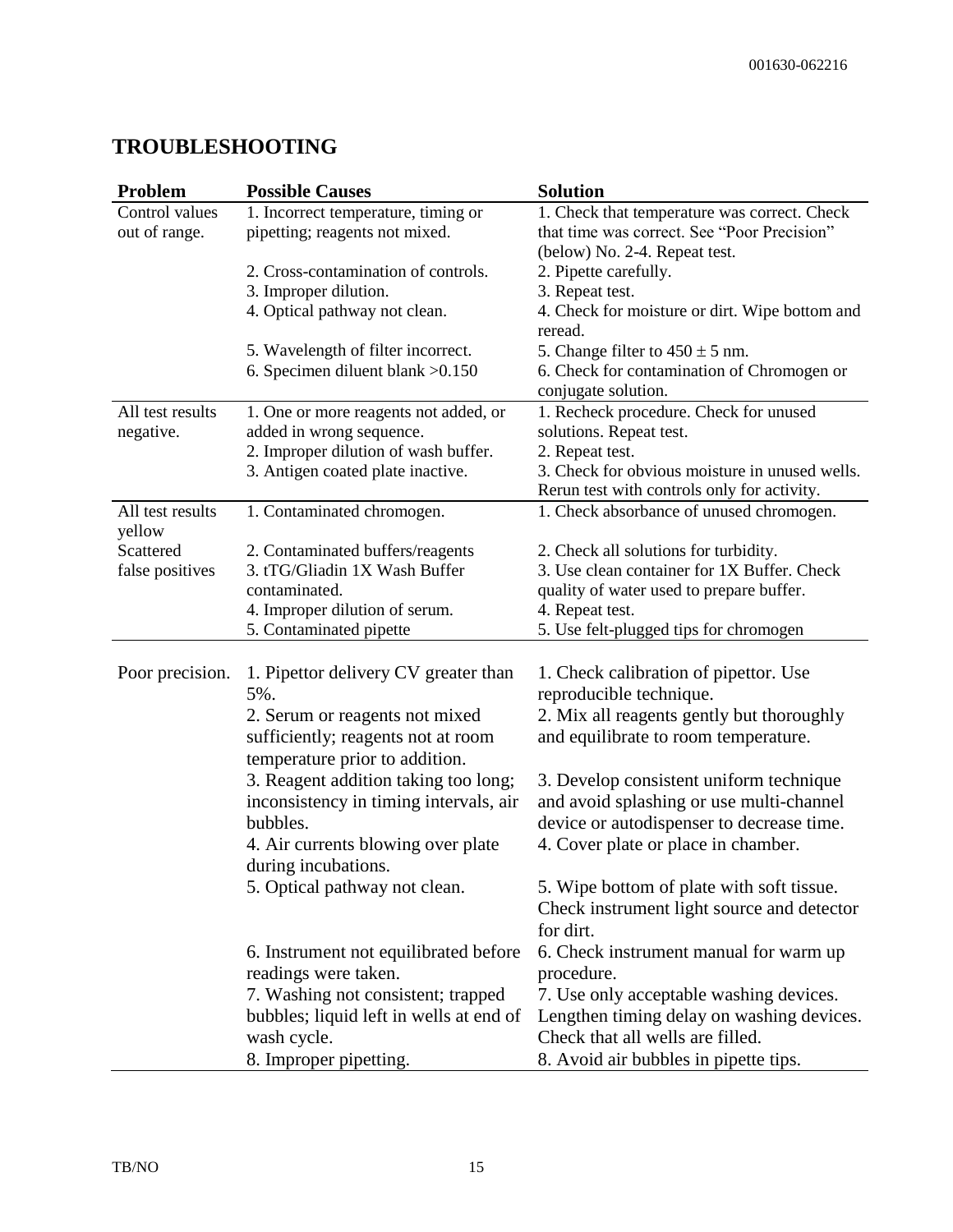#### **REFERENCES**

- 1. Schuppan D, Dennis MD, Kelly CP. Celiac disease: epidemiology, pathogenesis, diagnosis, and nutritional management. Nutr Clin Care. 2005;8:54-69.
- 2. Reunala T. Dermatitis herpetiformis: coeliac disease of the skin. Ann Med. 1998;30:416-8.
- 3. Kumar V, Jarzabek-Chorzelska M, Sulej J, Rajadhyaksha M, Jablonska S. Tissue transglutaminase and endomysial antibodies-diagnostic markers of gluten-sensitive enteropathy in dermatitis herpetiformis. Clin Immunol. 2001;98:378-82.
- 4. Nelsen DA Jr. Gluten-sensitive enteropathy (celiac disease): more common than you think. Am Fam Physician. 2002 Dec 15;66:2259-66.
- 5. Tikkakoski S, Savilahti E, Kolho KL. Undiagnosed coeliac disease and nutritional deficiencies in adults screened in primary health care. Scand J Gastroenterol. 2007;42:60-5
- 6. Stenson WF, Newberry R, Lorenz R, Baldus C, Civitelli R. Increased prevalence of celiac disease and need for routine screening among patients with osteoporosis. Arch Intern Med. 2005;165:393-9.
- 7. Hadjivassiliou M, Grunewald RA, Kandler RH, Chattopadhyay AK, Jarratt JA, Sanders DS, Sharrack B, Wharton SB, Davies-Jones GA. Neuropathy associated with gluten sensitivity. Neurol Neurosurg Psychiatry. 2006;77:1262-6.
- 8. Stazi AV, Mantovani A. A risk factor for female fertility and pregnancy: celiac disease. Gynecol Endocrinol. 2000;14:454-63.
- 9. Halfdanarson TR, Litzow MR, Murray JA. Hematological manifestations of celiac disease. Blood. 2007;109:412-21.
- 10. Smedby KE, Akerman M, Hildebrand H, Glimelius B, Ekbom A, Askling J. Malignant lymphomas in coeliac disease: evidence of increased risks for lymphoma types other than enteropathy-type T cell lymphoma. Gut. 2005;54:54-9.
- 11. Fasano A, Berti I, Gerarduzzi T, Not T, Colletti RB, Drago S, Elitsur Y, Green PH, Guandalini S, Hill ID, Pietzak M, Ventura A, Thorpe M, Kryszak D, Fornaroli F, Wasserman SS, Murray JA, Horvath K. Prevalence of celiac disease in at-risk and not-at-risk groups in the United States: a large multicenter study. Arch Intern Med. 2003;163:286-92.
- 12. Rostami K, Mulder CJ, Werre JM, van Beukelen FR, Kerchhaert J, Crusius JB Pena AS, Willekens FL, Meijer JW. High prevalence of celiac disease in apparently healthy blood donors suggests a high prevalence of undiagnosed celiac disease in the Dutch population. Scand J Gastroenterol. 1999;34:276-9.
- 13. Spurkland A, Sollid LM, Ronningen KS, Bosnes V, Ek J, Vartdal F, Thorsby E. Susceptibility to develop celiac disease is primarily associated with HLA-DQ alleles. Hum Immunol. 1990;29:157-65.
- 14. Gillett PM, Gillett HR, Israel DM, Metzger DL, Stewart L, Chanoine JP, Freeman HJ. High prevalence of celiac disease in patients with type 1 diabetes detected by antibodies to endomysium and tissue transglutaminase. Can J Gastroenterol. 2001;15:297-301.
- 15. Luft LM, Barr SG, Martin LO, Chan EK, Fritzler MJ. Autoantibodies to tissue transglutaminase in Sjögren's syndrome and related rheumatic diseases. J Rheumatol. 2003;30:2613-9.
- 16. Cuoco L, Certo M, Jorizzo RA, De Vitis I, Tursi A, Papa A, De Marinis L, Fedeli P, Fedeli G, Gasbarrini G. Prevalence and early diagnosis of coeliac disease in autoimmune thyroid disorders. Ital J Gastroenterol Hepatol. 1999;31:283-7.
- 17. Korponay-Szabo IR, Dahlbom I, Laurila K, Koskinen S, Woolley N, Partanen J, Kovacs JB, Maki M, Hansson T. Elevation of IgG antibodies against tissue transglutaminase as a diagnostic tool for coeliac disease in selective IgA deficiency. Gut. 2003;52:1567-71.
- 18. Walker-Smith JA, Guandalini S, Schmitz J, Shmerling DH, Visakorpi JK. Revised criteria for diagnosis of coeliac disease: Report of. Working Group of the European Society of Paediatric Gastroenterology and Nutrition (ESPGAN). Arch Dis Child 1990;65:909-911.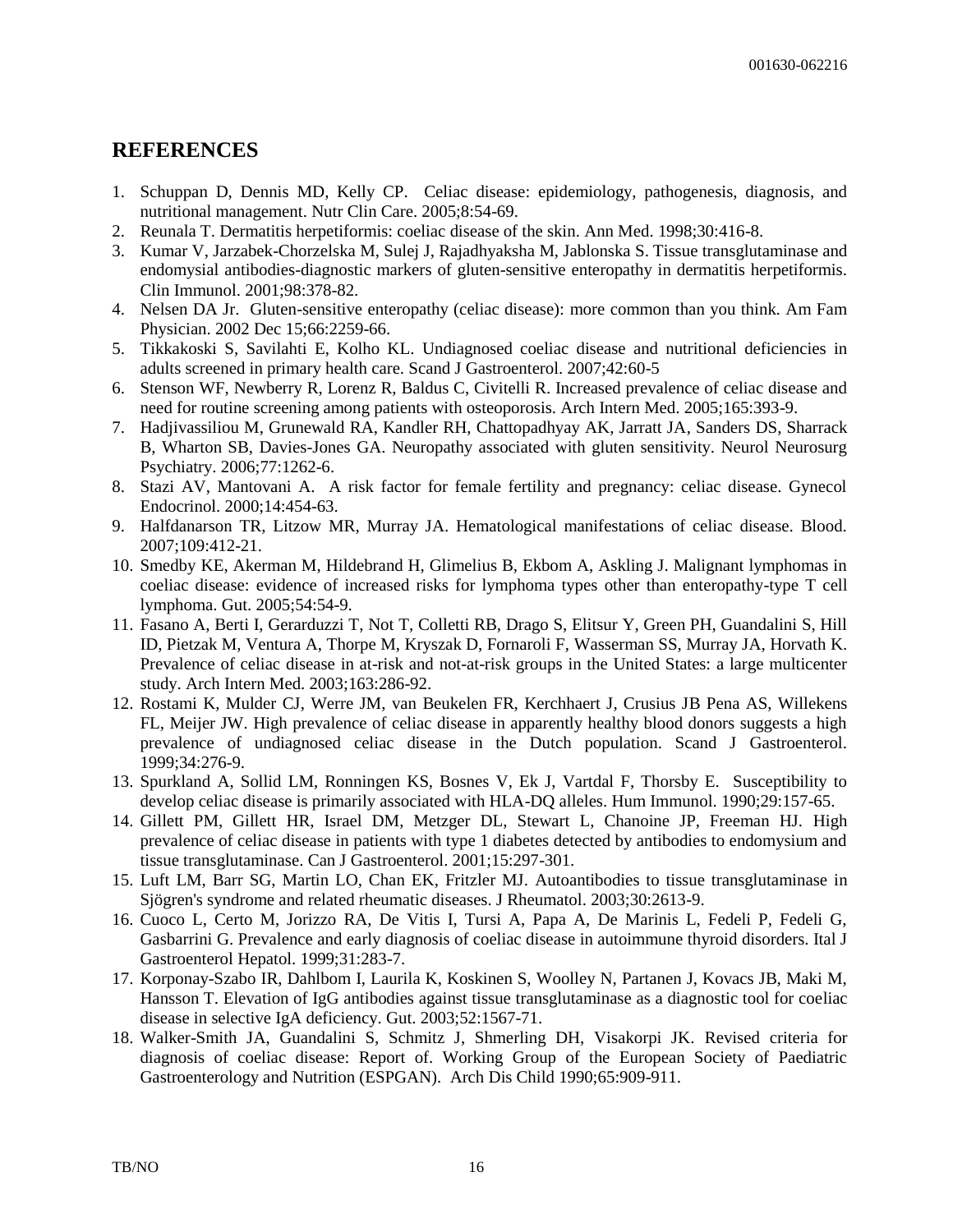- 19. Dieterich W, Ehnis T, Bauer M, Donner P, Volta U, Riecken EO, Schuppan D. Identification of tissue transglutaminase as the autoantigen of celiac disease. Nat Med. 1997;3:797-801.
- 20. Gomez JC, Selvaggio G, Pizarro B, Viola MJ, La Motta G, Smecuol E, Castelletto R, Echeverria R, Vazquez H, Mazure R, Crivelli A, Sugai E, Maurino E, Bai JC. Value of a screening algorithm for celiac disease using tissue transglutaminase antibodies as first level in a population-based study. Am J Gastroenterol. 2002;97:2785-90.
- 21. Bazzigaluppi E, Roggero P, Parma B, Brambillasca MF, Meroni F, Mora S, Bosi E, Barera G. Antibodies to recombinant human tissue-transglutaminase in coeliac disease: diagnostic effectiveness and decline pattern after gluten-free diet. Dig Liver Dis. 2006;38:98-102.
- 22. Burgin-Wolff A, Dahlbom I, Hadziselimovic F, Petersson CJ. Antibodies against human tissue transglutaminase and endomysium in diagnosing and monitoring coeliac disease. Scand J Gastroenterol. 2002;37:685-91.
- 23. Lerner A, Kumar V, Iancu TC. Immunological diagnosis of childhood coeliac disease: comparison between antigliadin, antireticulin and antiendomysial antibodies. Clin Exp Immunol. 1994 Jan;95:78- 82.
- 24. Basso D, Gallo N, Guariso G, Pittoni M, Piva MG, Plebani M. Role of anti-transglutaminase (antitTG), anti-gliadin, and anti-endomysium serum antibodies in diagnosing celiac disease: a comparison of four different commercial kits for anti-tTG determination. J Clin Lab Anal. 2001;15:112-5.
- 25. Wong RC, Wilson RJ, Steele RH, Radford-Smith G, Adelstein S. A comparison of 13 guinea pig and human anti-tissue transglutaminase antibody ELISA kits. J Clin Pathol. 2002;55:488-94.
- 26. Reeves GE, Squance ML, Duggan AE, Murugasu RR, Wilson RJ, Wong RC, Gibson RA, Steele RH, Pollock WK. Diagnostic accuracy of coeliac serological tests: a prospective study. Eur J Gastroenterol Hepatol. 2006 May;18:493-501.
- 27. Viola L, Lugli L, Melegari A, Marotti E, Amarri S, Balli F. Antitransglutaminase enzyme-linked immune-adsorbed assay in coeliac disease diagnosis: evaluation of a diagnostic algorithm. Pediatr Med Chir. 2004;26:126-31.
- 28. Garner RC. Testing of some benzidine analogues for microsomal activation to bacterial mutagens. Cancer Lett 1975, 1:39-42.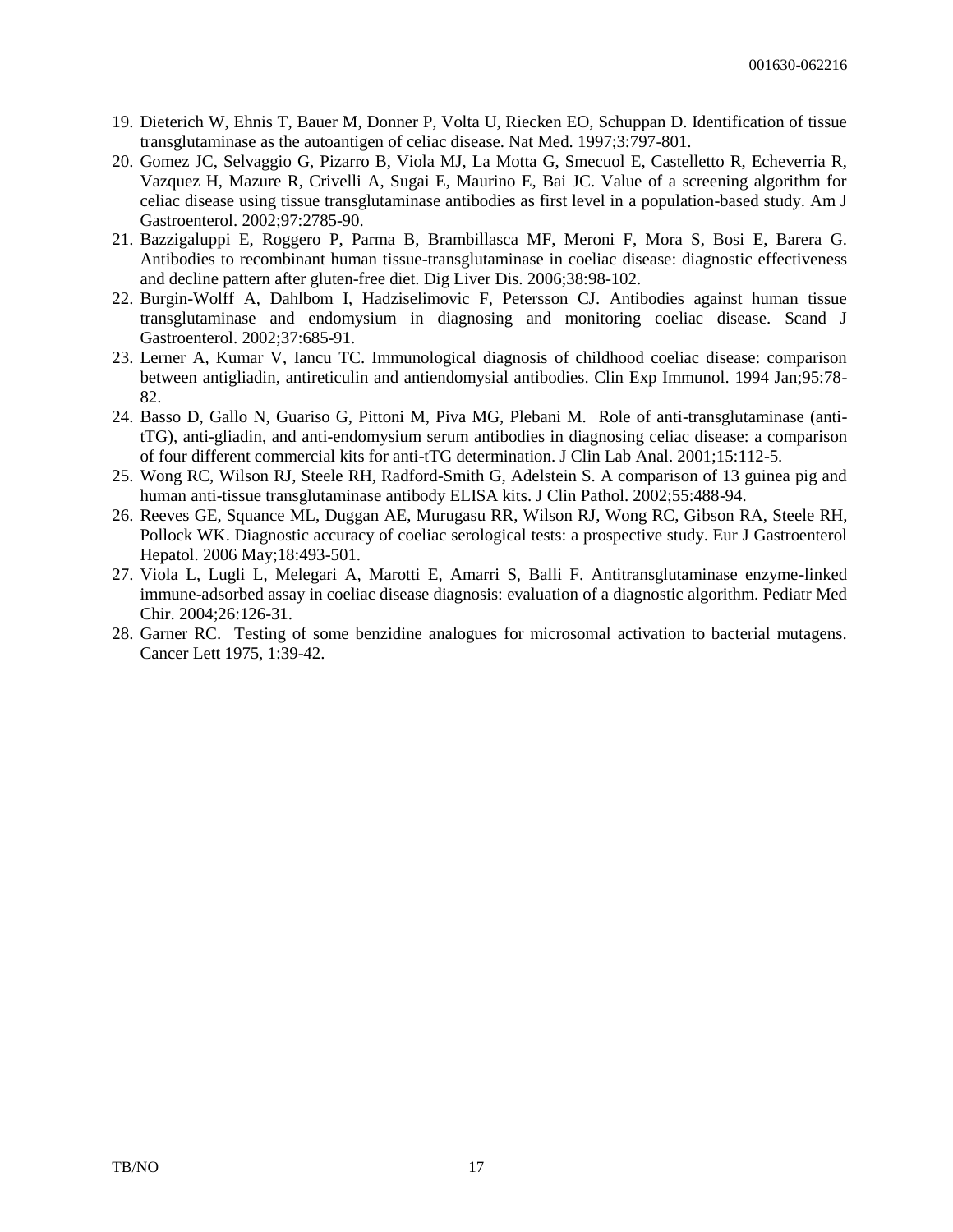(GB)(USA)(CDN) Expiry date (D)(A)(B)(CH) Verfallsdatum (F)(B)(CH)(CDN) Date de péremption (I)(CH) Data di scadenza (E) Fecha de caducidad (P) Data de validade (NL) Uiterste gebruiksdatum (DK) Udløbsdato (S) Utgångsdatum



 $(GB)(USA)(CDN)$  Consult instructions for use  $(D)(A)(B)(CH)$  Bitte Gebrauchsanweisung einsehen (F)(B)(CH)(CDN) Consultez la notice d'utilisation (I)(CH) Consultare le istruzioni per l'uso (E) Consulte las instrucciones de utilización (P) Consulte as instruções de utilização (NL)

Raadpleeg de gebruikaanwijzing (DK) Se brugsanvisningen (S) Läs anvisningarna före användning

(GB)(USA)(CDN) In Vitro Diagnostic Medical Device (For In Vitro Diagnostic Use) **IVD** (D)(A)(B)(CH) Medizinisches In-vitro-Diagnostikum (zur In-vitro-Diagnostik) (F)(B)(CH)(CDN) Dispositif médical de diagnostic in vitro (Pour usage diagnostique in vitro) (I)(CH) Dispositivo medico per diagnostica in vitro (per uso diagnostico in vitro) (E) Dispositivo médico de diagnóstico in vitro (para uso diagnóstico in vitro) (P) Dispositivo médico para diagnóstico in vitro (Para utilização de diagnóstico "in vitro") (NL) Medisch hulpmiddel voor diagnostiek in vitro (Voor diagnostisch gebruik in vitro) (DK) Medicinsk udstyr til in vitro-diagnostik (Udelukkende til in vitro diagnostisk anvendelse) (S) Medicinteknisk produkt avsedd för in vitro-diagnostik (För in vitrodiagnostiskt bruk)



(GB)(USA)(CDN) Lot / Batch Number (D)(A)(B)(CH) Charge / Chargennummer (F)(B)(CH)(CDN) Lot / Code du lot (I)(CH) Lotto / Numero lotto (E) Lote / Código de lote (P) Lote / Código do lote (NL) Lot-/Partijnummer (DK) Lot / Batchkode (S) lot / Satskod



(GB)(USA)(CDN) Manufactured by (D)(A)(B)(CH) Hergestellt von (F)(B)(CH)(CDN) Fabriqué par (I)(CH) Prodotto da (E) Fabricado por (P) Fabricado por (NL) Vervaardigd door (DK) Fabrikation af (S) Tillverkad av

**REF** 

(GB)(USA)(CDN) Catalogue Number (D)(A)(B)(CH) Bestell-Nummer (F)(B)(CH)(CDN) Numéro de référence (I)(CH) Numero di riferimento (E) Número de referencia (P) Número de referência (NL) Referentienummer (DK) Referencenummer (S) Katalognummer

-8°C

(GB)(USA)(CDN) Store at between (D)(A)(B)(CH) Lagerung bei zwischen (F)(B)(CH)(CDN) Conserver à entre (I)(CH) Conservare a tra (E) Conservar a temp. entre (P) Armazene a entre (NL) Bewaar bij tussen (DK) Opbevares mellem (S) Förvaras vid

(GB)(USA)(CDN) Contains sufficient for x tests (D)(A)(B)(CH) Inhalt ausreichend für x Tests (F)(B)(CH)(CDN) Contient suffisant pour x tests (I)(CH) Contenuto sufficiente per x test (E) Contiene suficiente para x pruebas (P) Contém suficiente para x testes (NL) Bevat voldoende voor x bepalingen (DK) Indeholder tilstrækkeligt til x prøver (S) Innehàllet räcker till x analyser



(GB)(USA)(CDN) Caution, Consult accompanying documents. (D)(A)(B)(CH) Achtung. begleitdokumente beathten. (F)(B)(CH)(CDN) Attention, consulter les documents joints. (I)(CH) Attenzione, consultare la documentazione allegata. (E) Precaucion, consultar la documentacion adjunta. (P) Cuidado, consulte a documentação fornecida. (NL) Let op, raadpleeg bijgeleverde documenpen. (DK) Forsigtig, Læs ledsagende dokunenter. (S) Forsiktig, se vedlagt dokumentasjon.